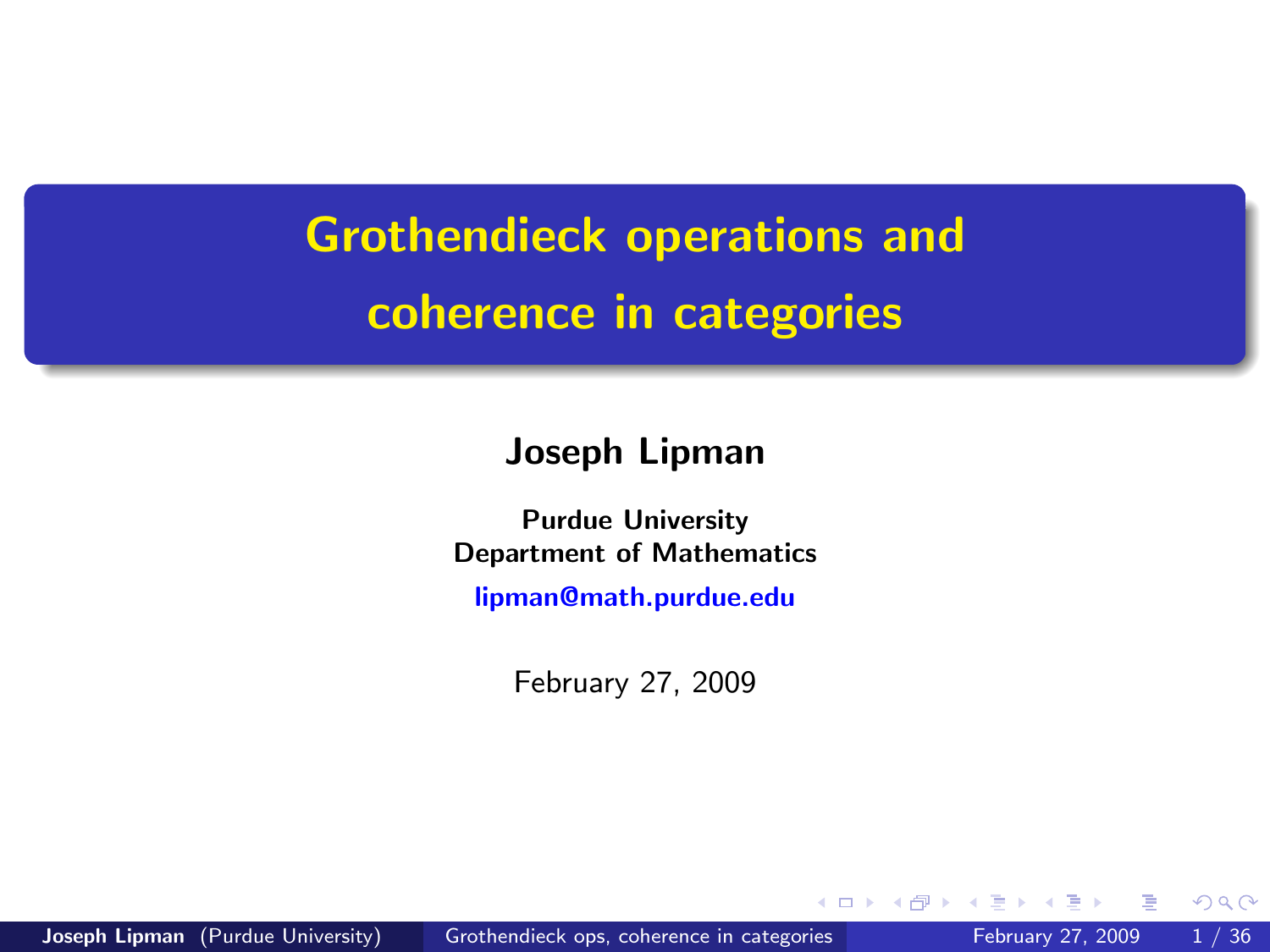### Introduction

I'm going to talk eventually about a problem in automated reasoning, growing out of Grothendieck Duality theory, a problem which I've been raising informally from time to time over the past twenty years, but haven't thought about intensively enough. I hope someday someone will be moved to do better.

To motivate the problem, indeed, to state it properly, I need to describe the formalism of Grothendieck duality. This involves the very rich formalism of relations among Grothendieck's six operations. (Actually I'll only talk about five of them.)

To make it more agreeable this formalism will be discussed in a simple commutative-algebra context—where it may appear to be a collection of trivialities. However, from time to time it will be noted that the very same formalism plays a central role in the much more complicated context of Grothendieck duality.

 $QQ$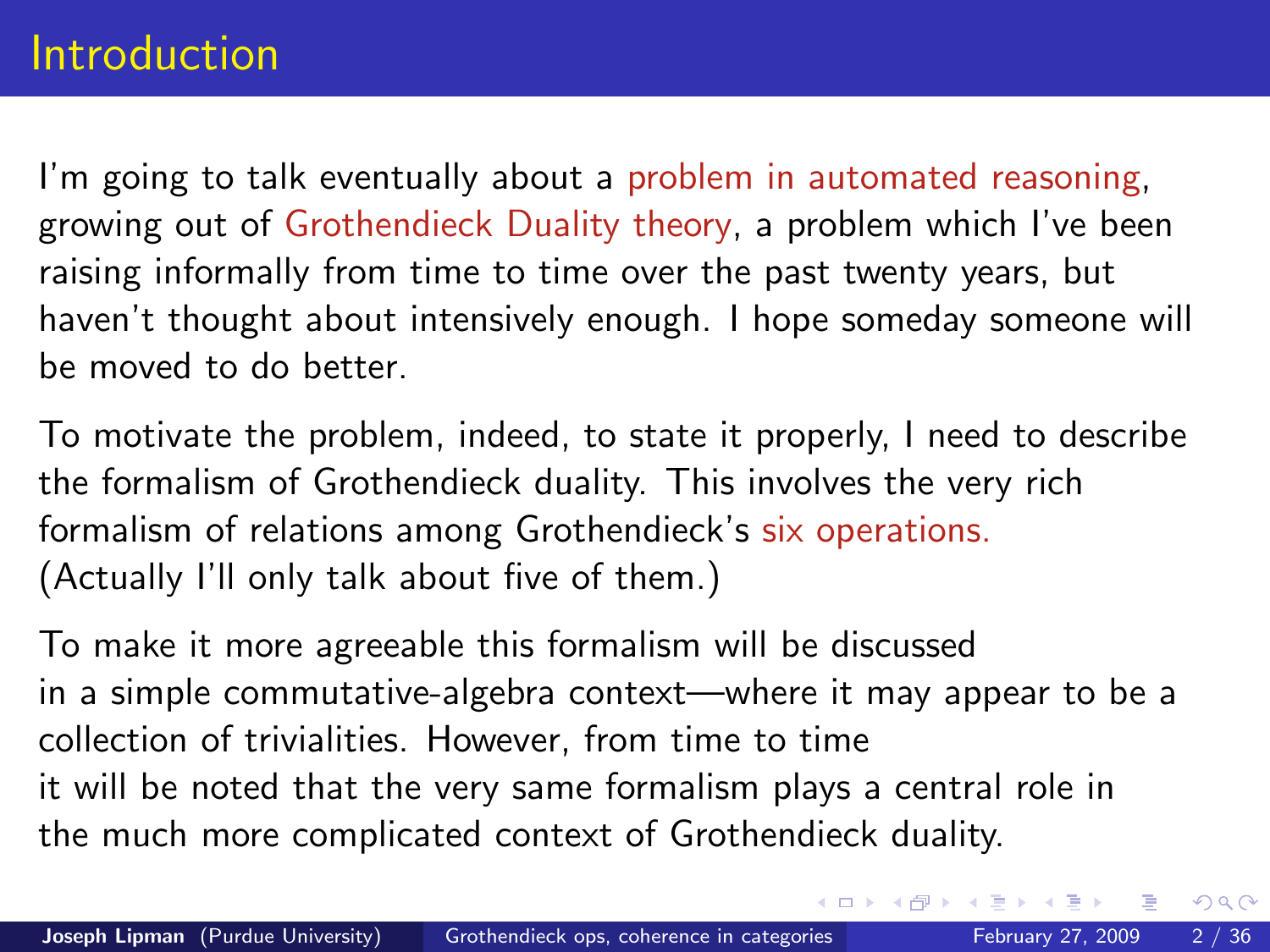## **Outline**

- [Extension and restriction of scalars.](#page-3-0)
- 2 [Tensor and Hom: closed categories.](#page-6-0)
- 3 [Compatibilities among the four operations.](#page-11-0)
- [Let the games begin: commutativities growing from the axiomatic soil.](#page-15-0)
- [A fifth operation.](#page-17-0)
- **F** [Twisted inverse image: the basic pseudofunctor, more commutativities.](#page-19-0)
- [Illustration: the fundamental class of a flat map.](#page-22-0)
- **[Coherence: mastering commutative diagrams in closed categories.](#page-30-0)**
- [Summing up: how to deal with diagrams built out of Grothendieck](#page-33-0) [operations?](#page-33-0)

<span id="page-2-0"></span> $QQQ$ 

正々 メラメ

4 D F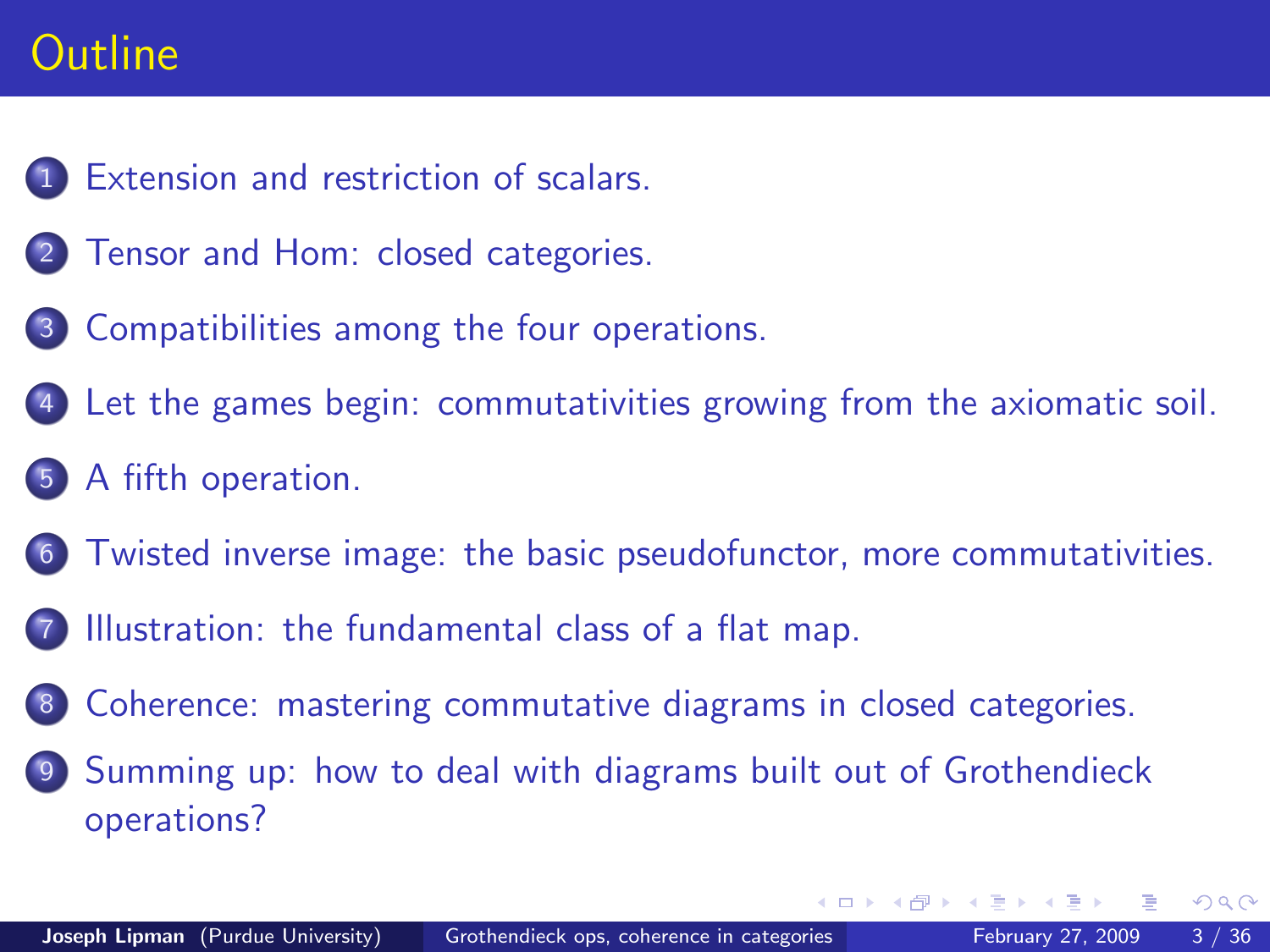### 1. Extension and restriction of scalars

#### Details in Notes on Derived Functors and Grothendieck Duality, SLN #1960.

Available (as are the slides for this lecture) at

 $<$  http://www.math.purdue.edu/~lipman  $>$ .

 $\mathcal{R}$  = category of commutative rings

For  $f: R \to S$  in  $\mathcal{R}$ , set  $\mathbf{R} := \{R\text{-modules}\}\$ ,  $\mathbf{S} := \{S\text{-modules}\}\$ ,

 $f^* \colon \mathbf{R} \to \mathbf{S}$  := extension of scalars: for  $M \in \mathbf{R}$ ,  $f^*M := M \otimes_R S \in \mathbf{S}$ (covariant functor),

 $f_* : S \to \mathbf{R} =$  restriction of scalars: for  $N \in S$ ,  $f_* N := N \in \mathbf{R}$ (contravariant functor).

### Adjointness of  $f^*$  and  $f_*$

$$
Hom_S(f^*E, F) = Hom_R(E, f_*F) \qquad (E \in \mathbf{R}, F \in \mathbf{S}).
$$

<span id="page-3-0"></span> $QQ$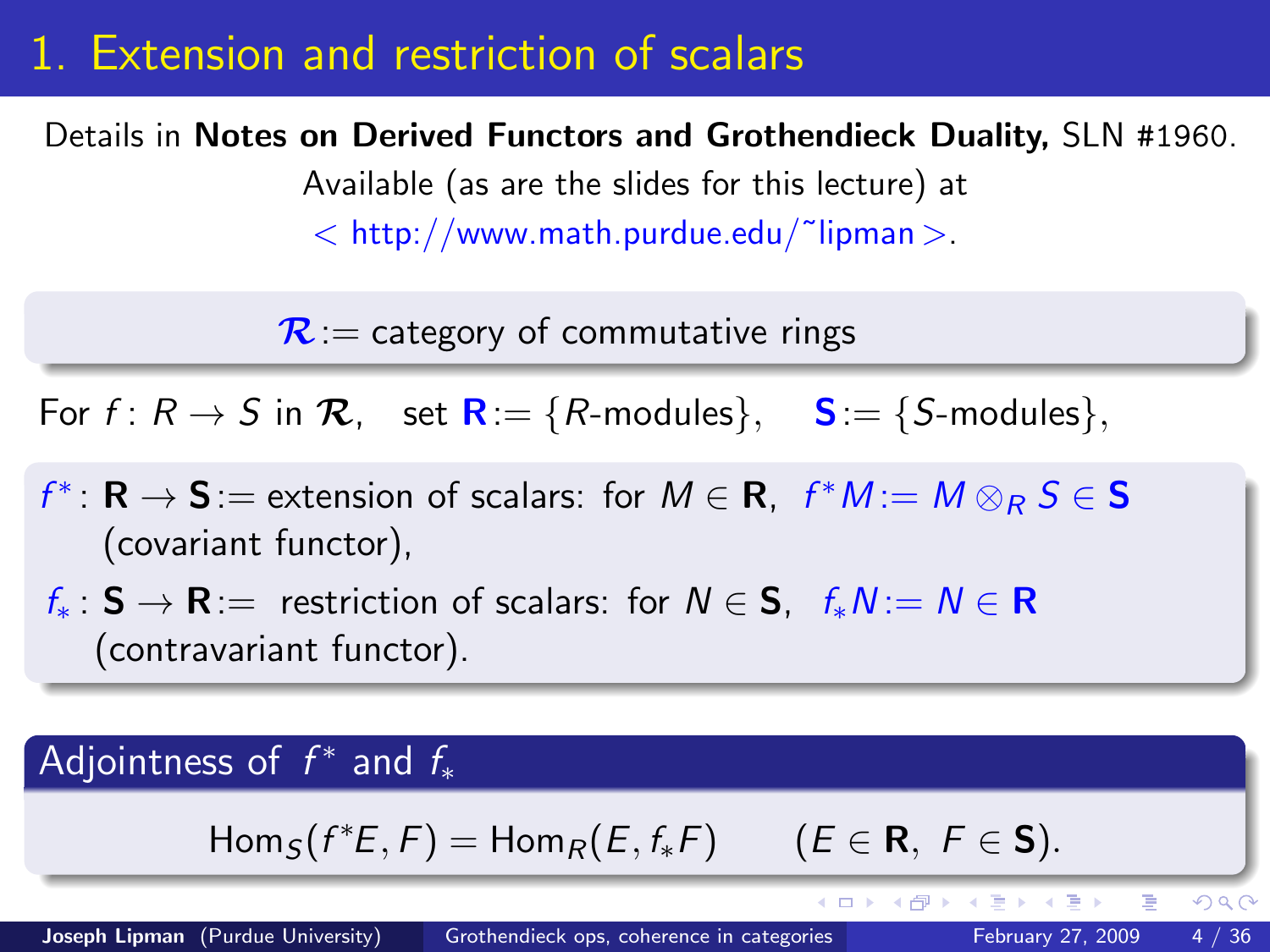### Pseudofunctoriality (behavior vis-à-vis composition of maps)

For an identity map  $\mathbf{1}: R \rightarrow R$  we have

 $1^* =$  identity of **R**.

For  $R\stackrel{f}{\to}S\stackrel{g}{\to}T$  in  $\mathcal{R},\exists$  a natural transitivity isomorphism of functors  $d_{g,f}: (gf)^* \longrightarrow g^*f^*$ 

satisfying  $d_{1,f} = d_{g,1}$  = identity, and associative (sort of) in that for each triple of maps  $\bullet \xrightarrow{f} \bullet \xrightarrow{g} \bullet \xrightarrow{h} \bullet$  the following commutes:

$$
(hgf)^* \xrightarrow{d_{hg,f}} (hg)^*f^*
$$
  

$$
d_{hg,f} \downarrow \qquad \qquad \downarrow d_{h,g}
$$
  

$$
h^*(gf)^* \xrightarrow[h^*d_{g,f} \qquad h^*g^*f^*
$$

And analogously, with arrows reversed, for restri[cti](#page-3-0)[on](#page-5-0) [of](#page-4-0) [s](#page-5-0)[ca](#page-2-0)[l](#page-3-0)[a](#page-5-0)[rs](#page-6-0)[.](#page-2-0)

<span id="page-4-0"></span> $200$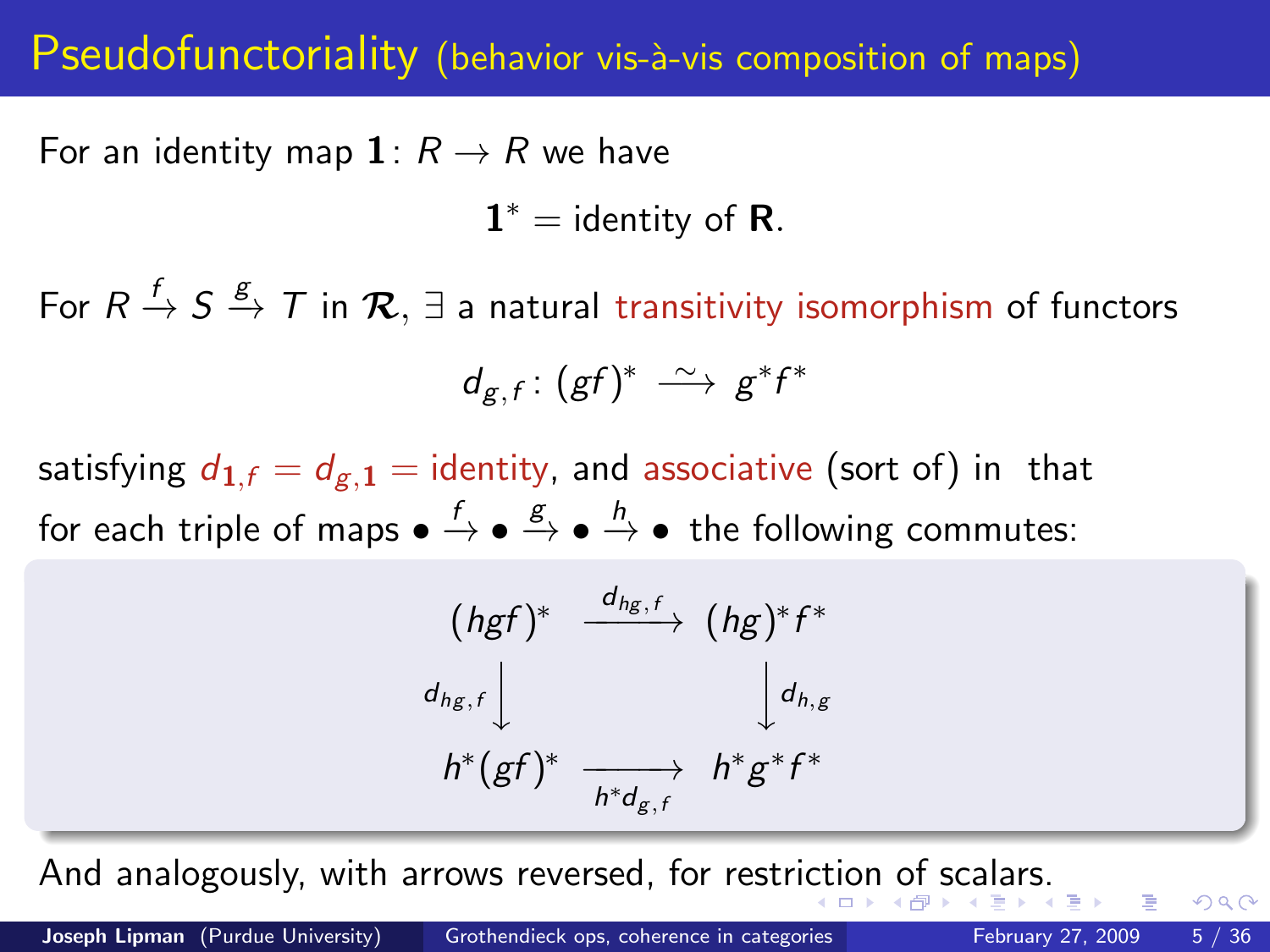# Compatibility of pseudofunctoriality and adjointness

As with any adjunction, there is a functorial <mark>unit map  $\epsilon\colon 1\to f_*f^*$  adjoint to t</mark>he identity map  $f^*\to f^*.$  One checks(!) that for any  $R$ -module  $M$  and  $m\in M,$  $\epsilon(M)$ :  $M \to M \otimes_R S$  takes m to  $m \otimes 1$ .

For  $\bullet \stackrel{f}{\to} \bullet \stackrel{g}{\to} \bullet$  in  ${\cal R},$  the following natural diagram of functors, involving three different unit maps and two transitivity isomorphisms, commutes:

1 −−−−→ f∗f <sup>∗</sup> −−−−→ f∗(g<sup>∗</sup> g ∗ f ∗ ) y (gf )∗(gf ) <sup>∗</sup> −−−−→<sup>f</sup> <sup>f</sup><sup>∗</sup> <sup>g</sup><sup>∗</sup> (gf ) <sup>∗</sup> −−−−→<sup>f</sup> <sup>f</sup><sup>∗</sup> <sup>g</sup><sup>∗</sup> <sup>g</sup> ∗ f ∗

Equivalently (categorically), the "dual" diagram commutes:

<span id="page-5-0"></span>
$$
\begin{array}{ccccccc}\n1 & \longleftarrow & g^*g_* & \longleftarrow & g^*(f^*f_*g_*) \\
\uparrow & & & & \parallel & & & \parallel \\
(gf)^*(gf)_* & \longleftarrow & g^*f^*(gf)_* & \longleftarrow & g^*f^*f_*g_*\n\end{array}
$$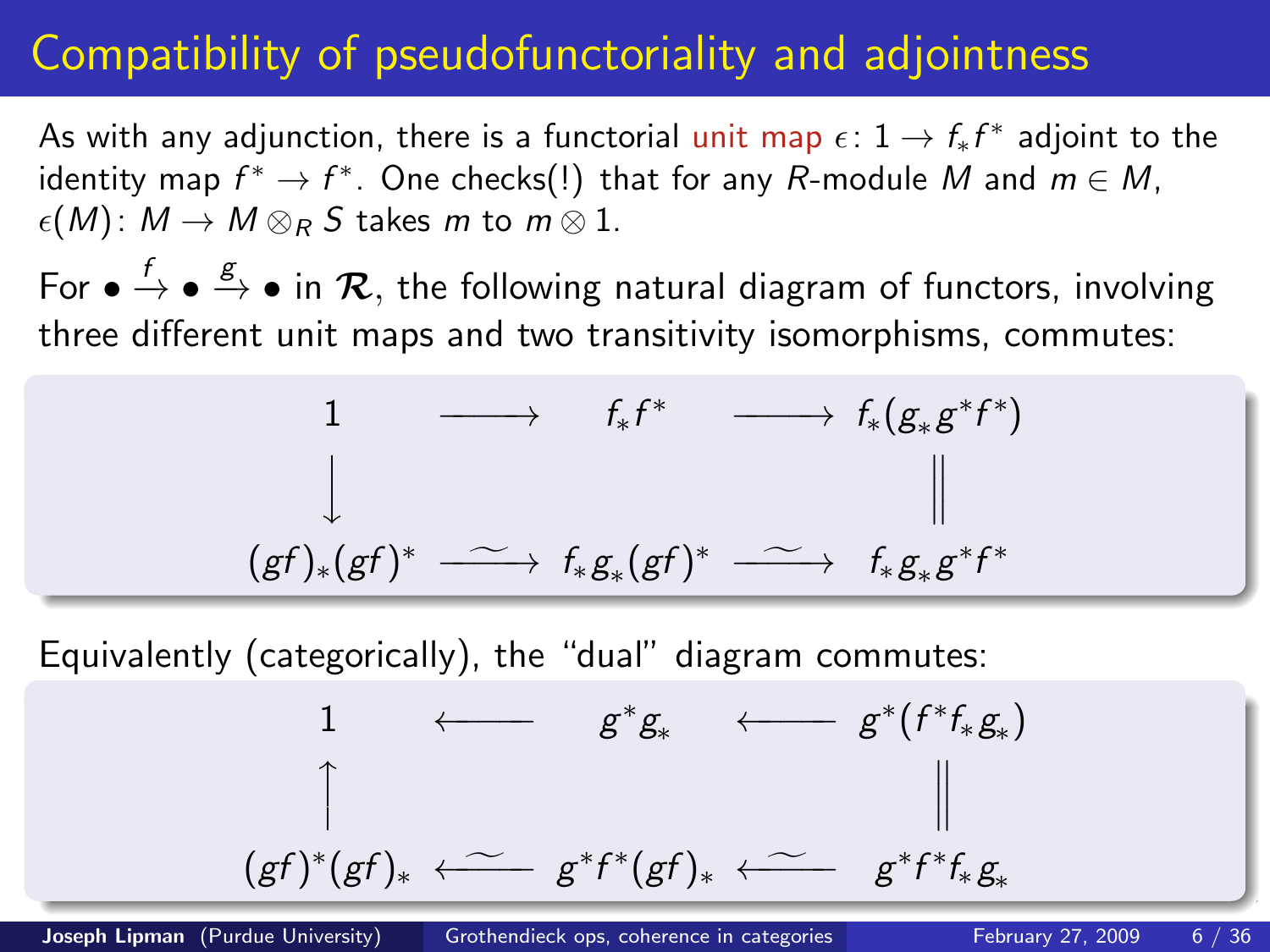# 2. ⊗ and Hom: closed categories

 $\otimes$  and Hom, over a ring R, are instances of two more Grothendieck operations. Their axiomatic properties are summarized in the notion of (symmetric monoidal) closed category.

### Definition (Eilenberg-Kelly, 1965)

A symmetric monoidal category

<span id="page-6-0"></span> $\overline{\mathbf{R}}$  =  $(\mathbf{R}, \otimes, R, \alpha, \lambda, \rho, \gamma)$ 

consists of a category **R**, a "product" functor ⊗:  $\mathbf{R} \times \mathbf{R} \to \mathbf{R}$ , an object  $R$  of  $R$ , and functorial isomorphisms  $(A, B, C \text{ in } R)$ :

$$
\alpha: (A \otimes B) \otimes C \xrightarrow{\sim} A \otimes (B \otimes C) \qquad \text{(associativity)}
$$
\n
$$
\lambda: R \otimes A \xrightarrow{\sim} A \qquad \rho: A \otimes R \xrightarrow{\sim} A \qquad \text{(left and right units)}
$$
\n
$$
\gamma: A \otimes B \xrightarrow{\sim} B \otimes A \qquad \text{(symmetry)}
$$

such that  $\gamma^2=1$  and the following diagrams commute: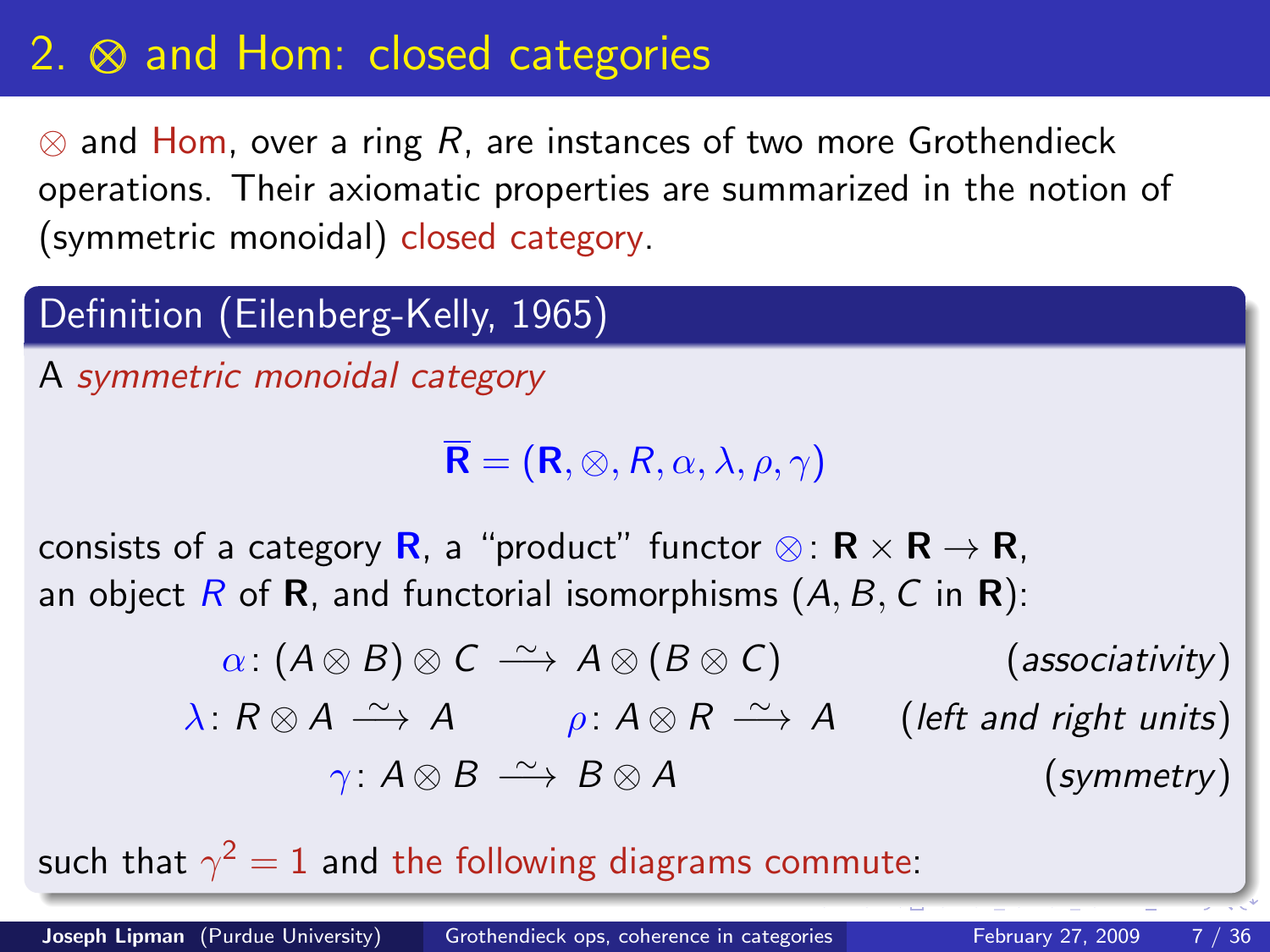<sup>α</sup> −−−→ A ⊗ (R ⊗ B) γ (A ⊗ R) ⊗ B R ⊗ A −−−→ A ⊗ R ρ⊗1 1⊗λ ρ λ y y y y A ⊗ B A ⊗ B A A <sup>α</sup> −−−→ (A ⊗ B) ⊗ (C ⊗ D) <sup>α</sup> −−−→ A ⊗ (B ⊗ (C ⊗ D)) ((A ⊗ B) ⊗ C) ⊗ D α⊗1 1⊗α y y <sup>α</sup> −−−−−−−−−−−−−−−−−−−−−−−→ A ⊗ ((B ⊗ C) ⊗ D) (A ⊗ (B ⊗ C)) ⊗ D <sup>α</sup> −−−→ A ⊗ (B ⊗ C) γ (A ⊗ B) ⊗ C −−−→ (B ⊗ C) ⊗ A γ⊗1 yα y 1⊗γ <sup>α</sup> −−−→ B ⊗ (A ⊗ C) (B ⊗ A) ⊗ C −−−→ B ⊗ (C ⊗ A) 

∍ ×  $\mathcal{A}$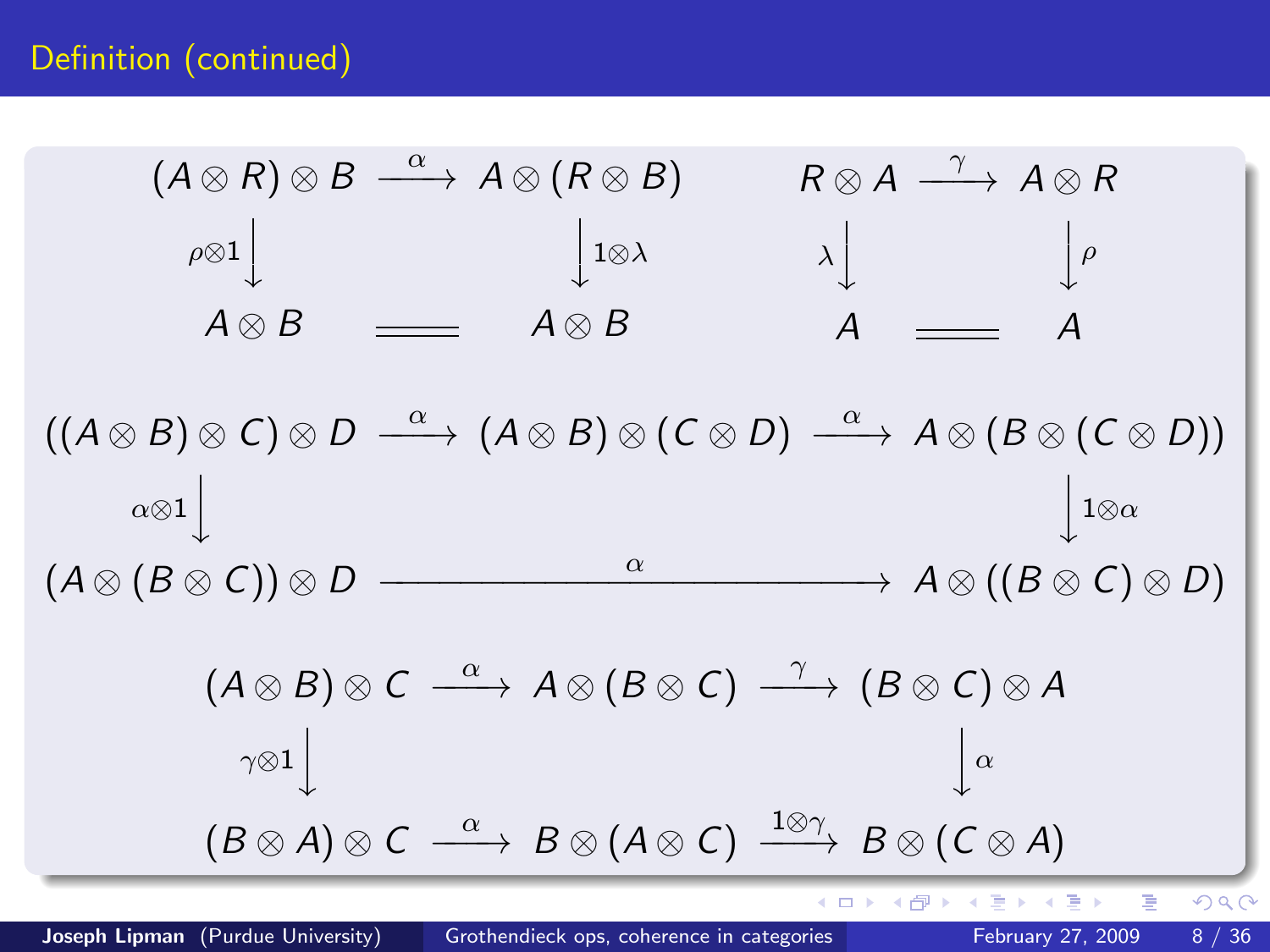A *closed category* is a symmetric monoidal category  $\bf{R}$  as above, together with a functor, called internal hom:

 $[-,-]: \mathsf{R}^{\mathrm{op}} \times \mathsf{R} \to \mathsf{R}$ 

(where  $\mathsf{R}^\mathsf{op}$  is the dual category of  $\mathsf{R})$  and a functorial isomorphism

 $\pi$ : Hom<sub>R</sub>( $A \otimes B$ , C)  $\longrightarrow$  Hom<sub>R</sub>( $A$ , [ $B$ , C]).

The isomorphism  $\pi$  just expresses "tensor-hom" adjunction.

#### Example (Monoids as monoidal categories)

As a category having only identity maps, a monoid  $G$  together with its multiplication is a monoidal category, symmetric if G is commutative. If G is a group ("closed under inverses"), then the operation  $[y, z] := zy^{-1}$ makes G into a closed category:

 $\text{Hom}_G(xy, z) \neq \emptyset \iff xy = z \iff x = zy^{-1} \iff \text{Hom}_G(x, [y, z]) \neq \emptyset.$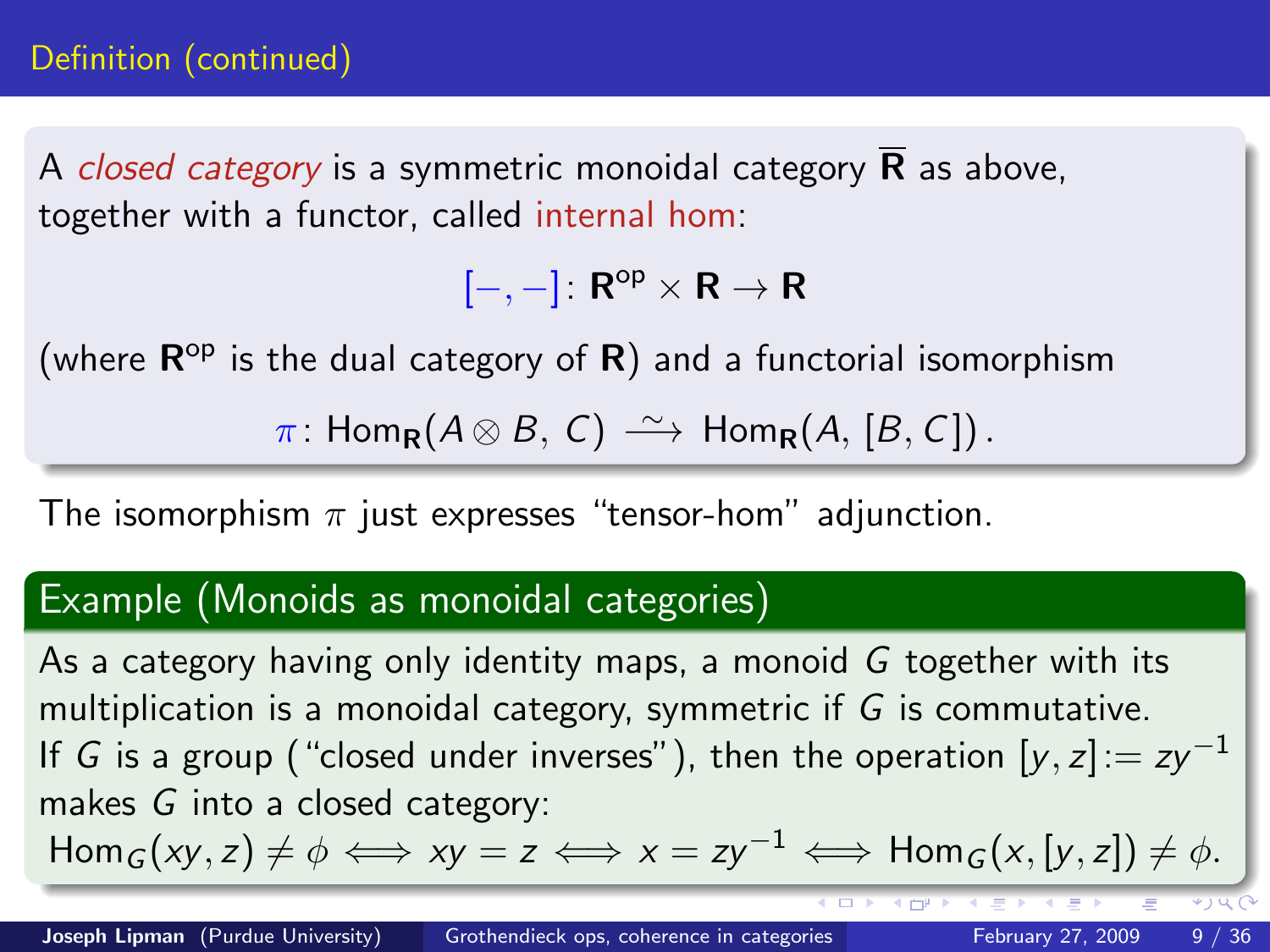### Remark: Adjunction via unit and counit maps.

For later purposes, it is better to reformulate the preceding adjunction  $\pi$ in computer-friendly terms, via the unit and counit maps of  $\pi$ : with  $\Phi(A) := A \otimes B$  and  $\Psi(C) := [B, C]$  these are the functorial maps

 $\epsilon: A \to \Psi \Phi(A) = [B, A \otimes B], \qquad \epsilon := \pi(\text{identity map of } A \otimes B);$ 

 $\eta\colon \Phi \Psi(\mathsf{C}) = [B,\mathsf{C}]\otimes B \to \mathsf{C}, \qquad \eta\colon = \pi^{-1}\big(\text{identity map of }[B,\mathsf{C}]\big).$ 

Indeed, it is standard that adjunctions between any two given functors

 $\bullet \overset{\Phi}{\Longrightarrow}$ Ψ •

correspond one-one to the existence of maps  $\epsilon: \mathbf{1} \to \Psi \Phi$  and  $\eta: \Psi \Phi \to \mathbf{1}$ such that both of the following compositions are identity maps:

$$
\Phi \xrightarrow{\text{via } \epsilon} \Phi \Psi \Phi \xrightarrow{\text{via } \eta} \Phi, \qquad \Psi \xrightarrow{\text{via } \epsilon} \Psi \Phi \Psi \xrightarrow{\text{via } \eta} \Psi.
$$

 $200$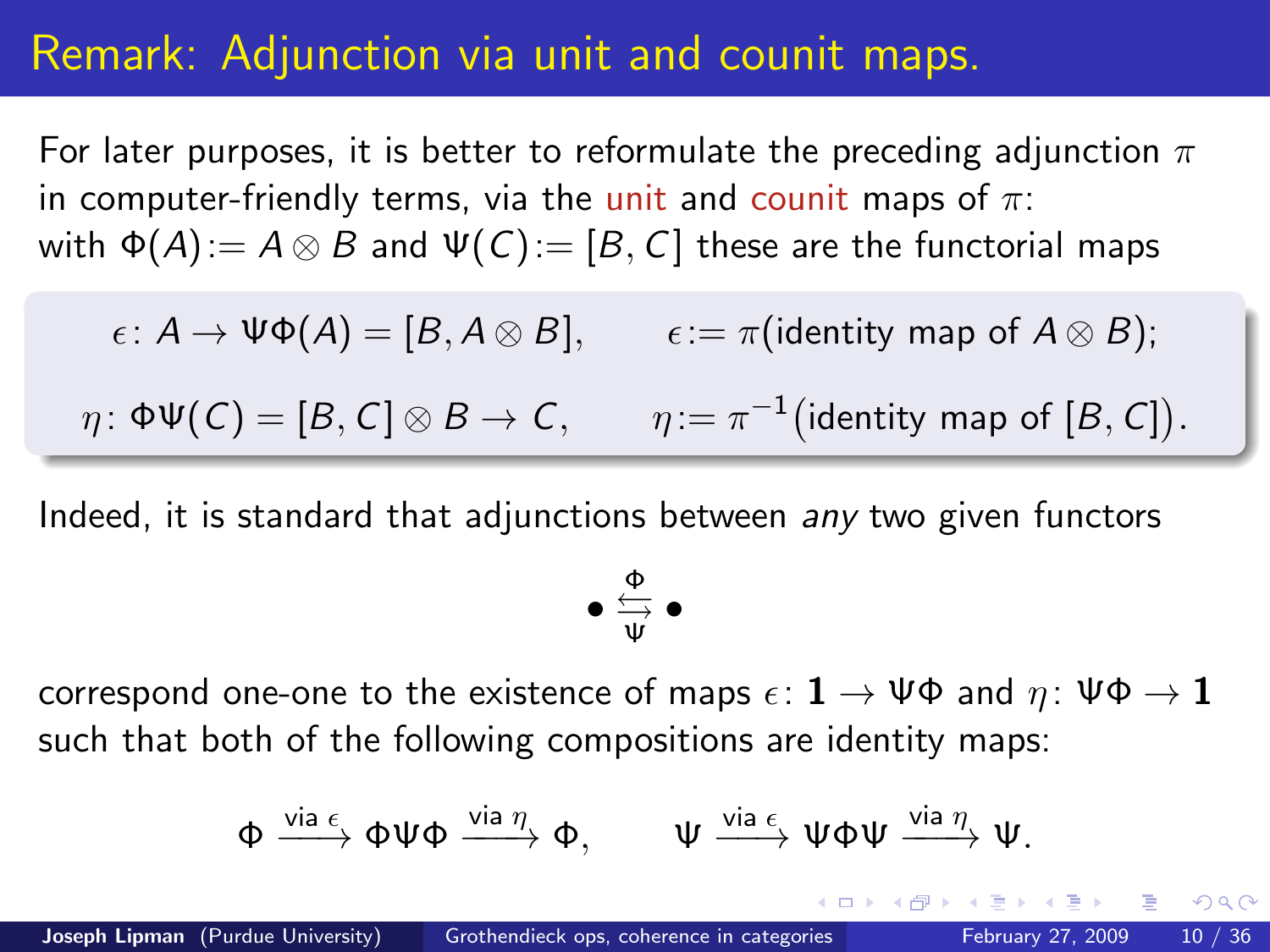## **Deductions**

From the axioms of monoidal categories, even ignoring the symmetry isomorphism  $\gamma$ , one can deduce that the following diagrams commute:

|               | $(R \otimes A) \otimes B \stackrel{\alpha}{\longrightarrow} R \otimes (A \otimes B)$ |                | $A \otimes (B \otimes R) \stackrel{\alpha}{\longrightarrow} (A \otimes B) \otimes R$ |
|---------------|--------------------------------------------------------------------------------------|----------------|--------------------------------------------------------------------------------------|
|               | $\lambda \otimes 1$                                                                  | $1\otimes\rho$ |                                                                                      |
| $A \otimes B$ | $A \otimes B$<br>$\frac{1}{1}$                                                       | $A \otimes B$  | $\qquad \qquad =$<br>$A \otimes B$                                                   |

(see MacLane's Categories for the working mathematician, first exercise in Chap. 7.)

This is done by a clever direct argument, or by use of a coherence theorem (ibid.,  $Chap.7, §2$ ) which says, roughly, that "all diagrams built up from the axioms must commute."

<span id="page-10-0"></span> $\Omega$ 

This is a primitive example of a basic question—to be explained later underlying the present talk.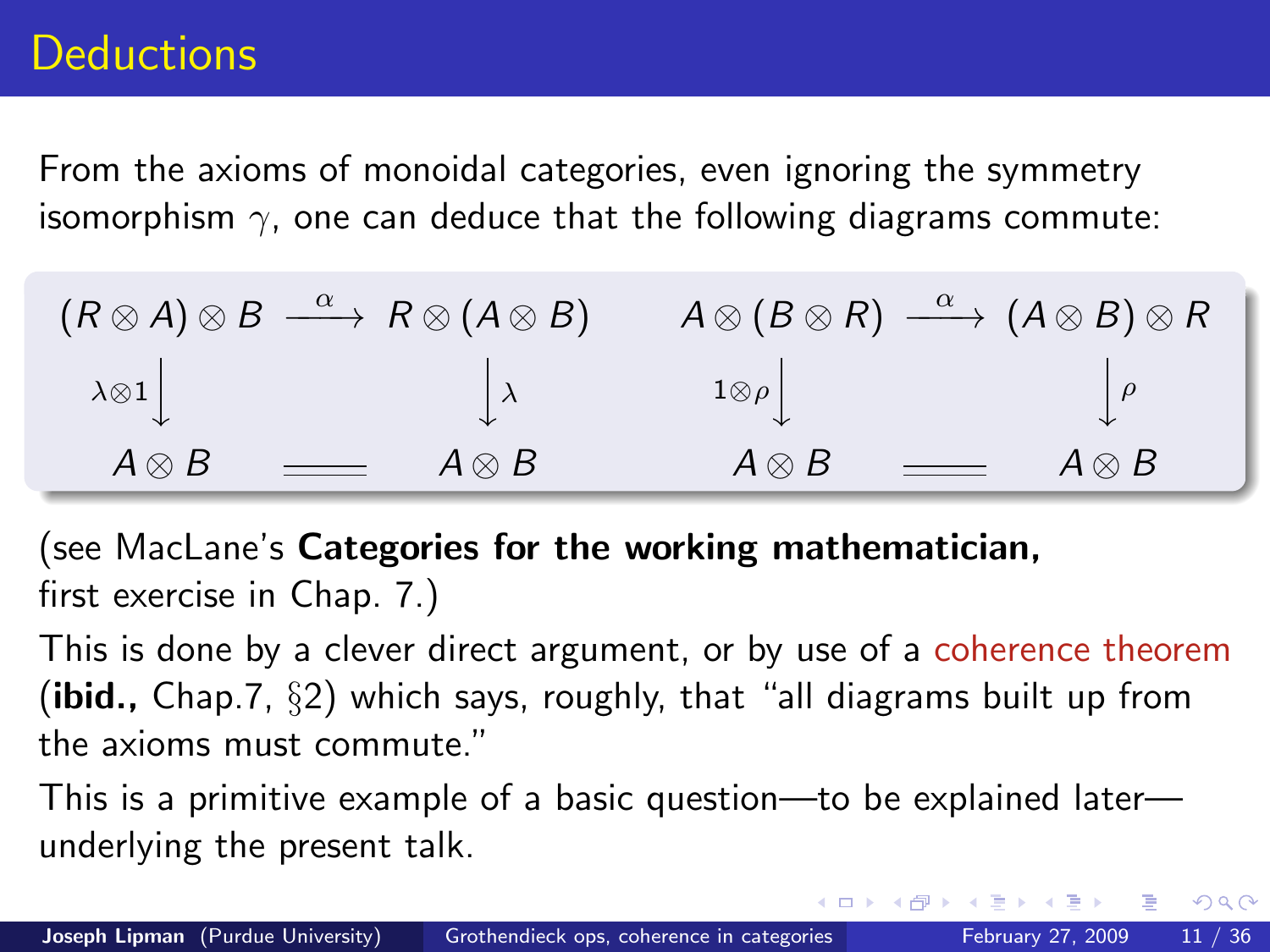# 3. Compatibilities among the four operations

For  $f: R \to S$  in  $\mathcal{R}$ , there are natural R-maps

$$
R \to f_*S, \qquad f_*A \otimes_R f_*B \xrightarrow{\mu} f_*(A \otimes_S B) \qquad (A, B \in \mathbf{S})
$$

(read this with  $f_*$  deleted), and natural S-maps

$$
S \leftarrow f^*R, \qquad f^*E \otimes_S f^*F \xleftarrow{\nu} f^*(E \otimes_R F) \qquad (E, F \in \mathbf{R}).
$$

*ν* is just the standard iso  $(E \otimes_R S) \otimes_S (F \otimes_R S) \stackrel{\sim}{\leftarrow} (E \otimes_R F) \otimes_R S$ .

These maps are related via  $f^*$ - $f_*$  adjointness. For example,

 $\nu$  is adjoint to the natural composite map

 $E \otimes_R F \to f_* f^* E \otimes_R f_* f^* F \stackrel{\mu}{\to} f_* (f^* E \otimes_S f^* F).$ 

**Note.** As this categorical characterization isn't the usual definition of  $\nu$ , there is something to check!

Ditto (without explicit mention) for subsequent [ex](#page-10-0)[am](#page-12-0)[p](#page-10-0)[le](#page-11-0)[s.](#page-12-0)

<span id="page-11-0"></span> $QQ$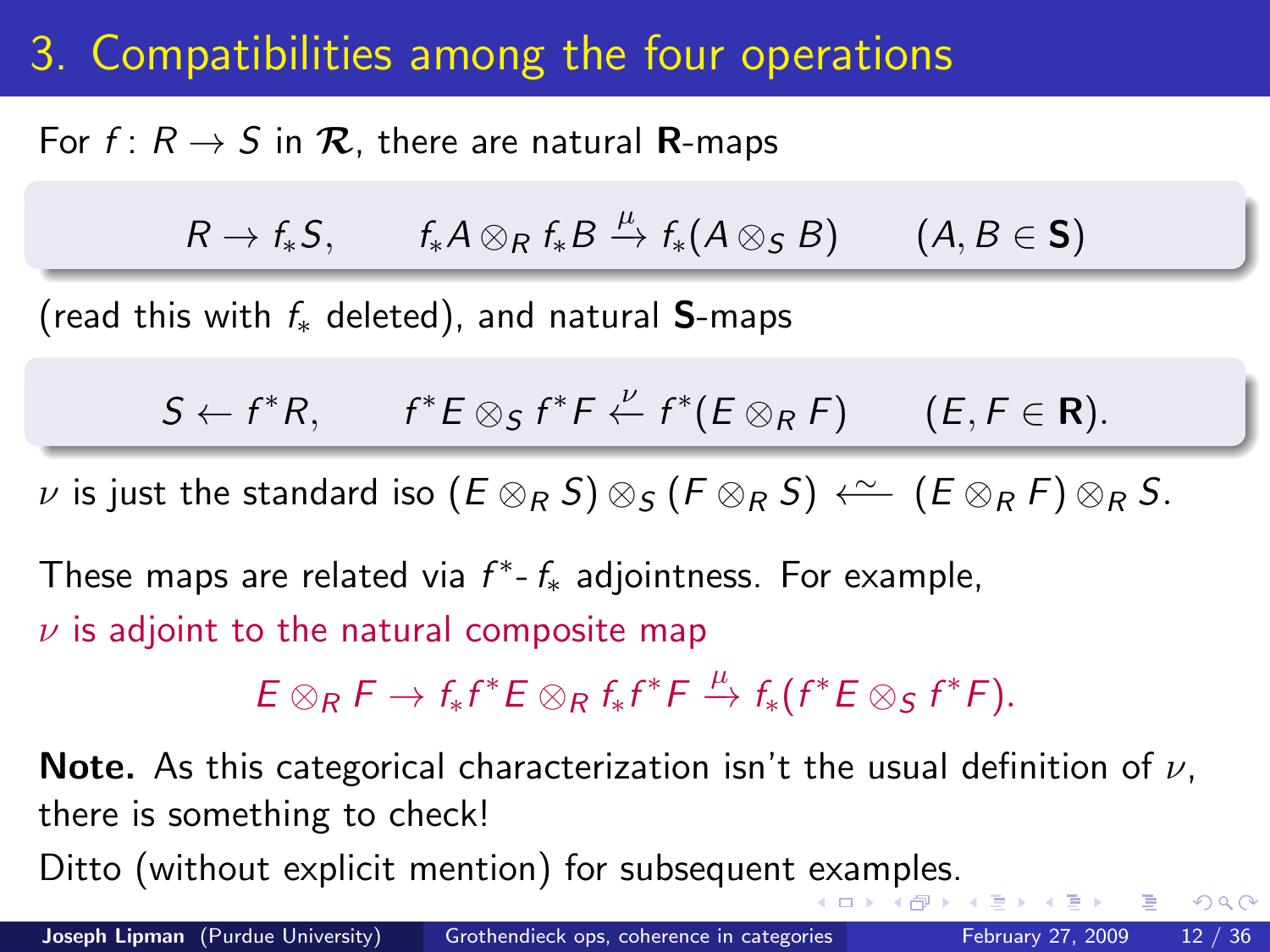Assume, axiomatically, that

 $\nu\colon f^*(E\otimes_R F)\to f^*E\otimes_S f^*F$  is an isomorphism.

This holds over rings, and also in most other cases of interest.

One checks commutativity of the following natural diagrams, commutativities which serve as axioms for the interaction of  $f_*$  and  $\otimes$ . Interactions involving  $f^*$  and  $[ , ]$  result via adjunction.

$$
f_*S \otimes f_*A \xrightarrow{\mu} f_*(S \otimes A) \qquad f_*A \otimes f_*B \xrightarrow{\mu} f_*(A \otimes B)
$$
  
\n
$$
\uparrow \qquad \qquad \downarrow f_*\lambda \qquad \qquad \uparrow \qquad \qquad \downarrow f_*\gamma
$$
  
\n
$$
R \otimes f_*A \longrightarrow f_*A \qquad f_*B \otimes f_*A \longrightarrow f_*(B \otimes A)
$$
  
\n
$$
f_*(A \otimes B) \otimes f_*C \xrightarrow{\mu \otimes 1} f_*(A \otimes B) \otimes f_*(A \otimes B) \otimes f_*(A \otimes B) \otimes f_*(A \otimes B) \otimes f_*(A \otimes B)
$$

<span id="page-12-0"></span>
$$
(f_*A \otimes f_*B) \otimes f_*C \xrightarrow{\mu \otimes \Delta} f_*(A \otimes B) \otimes f_*C \xrightarrow{\mu} f_*((A \otimes B) \otimes C)
$$
  

$$
\alpha \downarrow \qquad \qquad \downarrow f_*(\alpha)
$$
  

$$
f_*A \otimes (f_*B \otimes f_*C) \xrightarrow{\phantom{A} \uparrow \downarrow f_*A} f_*A \otimes f_*(B \otimes C) \xrightarrow{\phantom{A} \downarrow f_*A} f_*(A \otimes (B \otimes C))
$$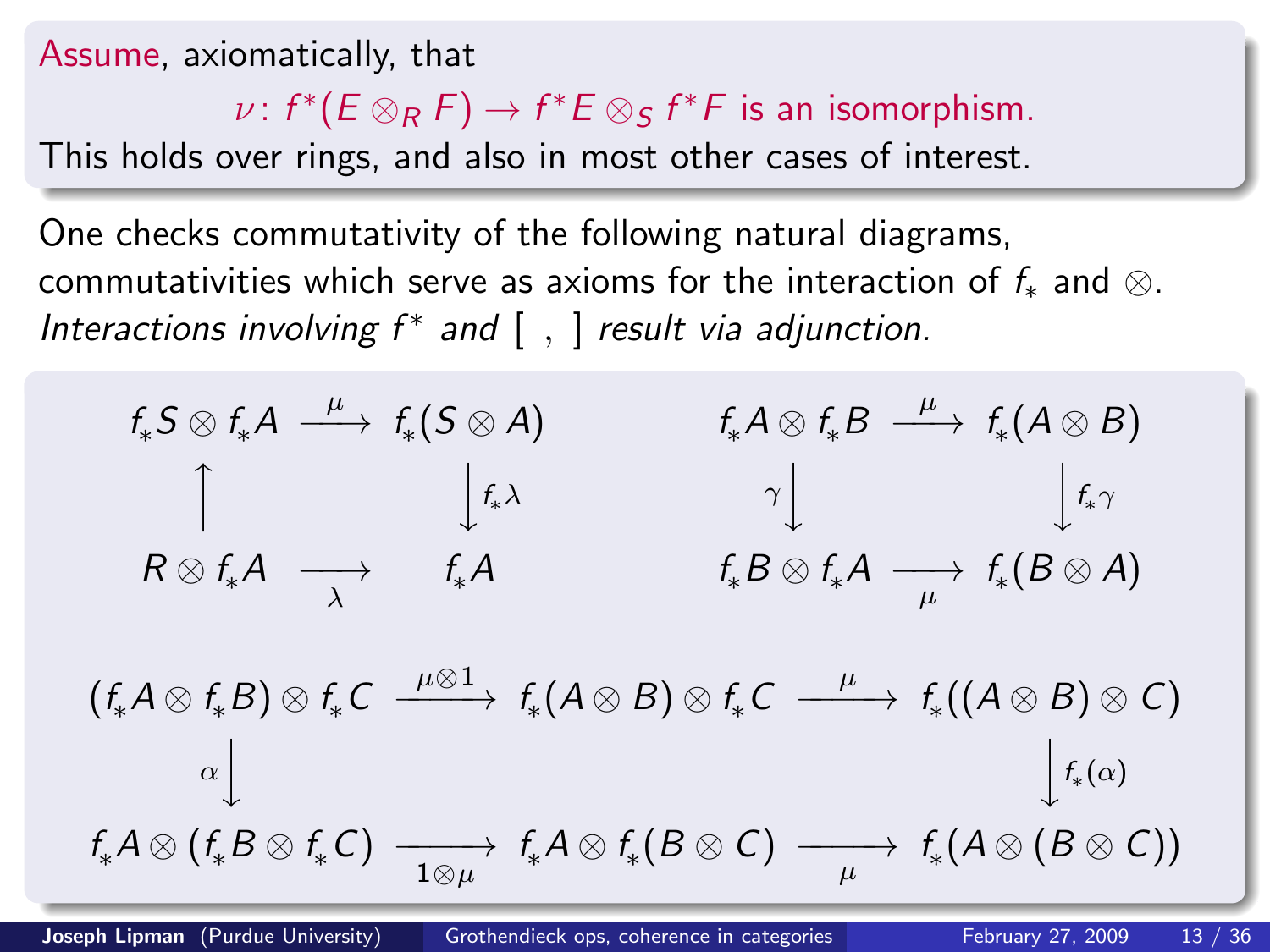Abstractly speaking, the preceding commutativities signify that  $f_* : S \to \mathbf{R}$ is compatible with the monoidal structures on its source and target; or, as we say, that  $f_*$  is a monoidal functor.

### Example

If G and H are abelian groups, viewed as closed categories, then a functor  $\phi: G \to H$  is monoidal  $\iff \phi$  is a group homomorphism.

 $\Omega$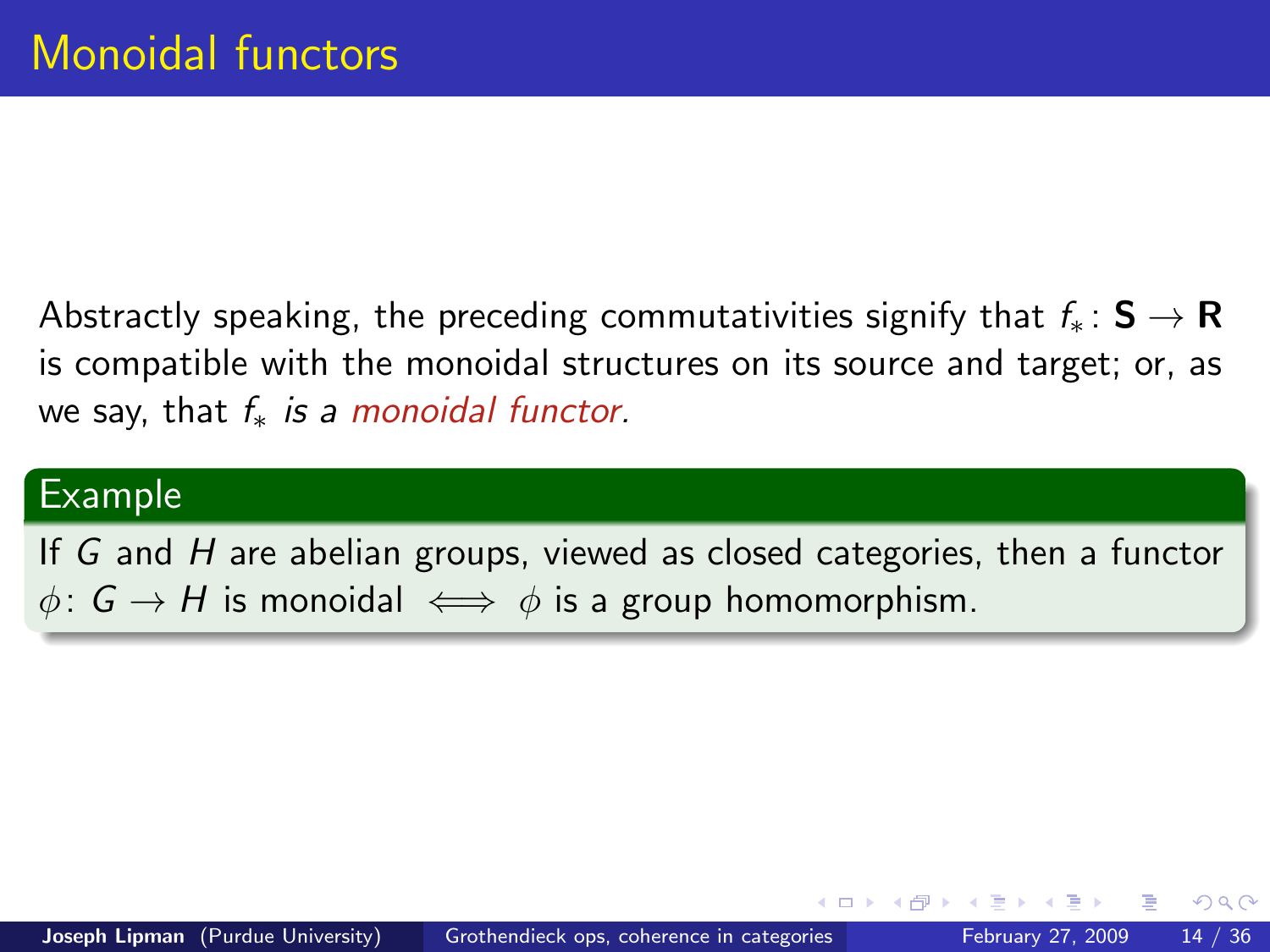## Compatibility between pseudofunctoriality and monoidality

For  $R\stackrel{f}{\rightarrow}S\stackrel{g}{\rightarrow}7$  in  ${\cal R}$  and  $A,B\in {\sf T}$ , the following natural diagrams commute:



 $QQ$ 

K @ ▶ K 를 ▶ K 를 ▶ ...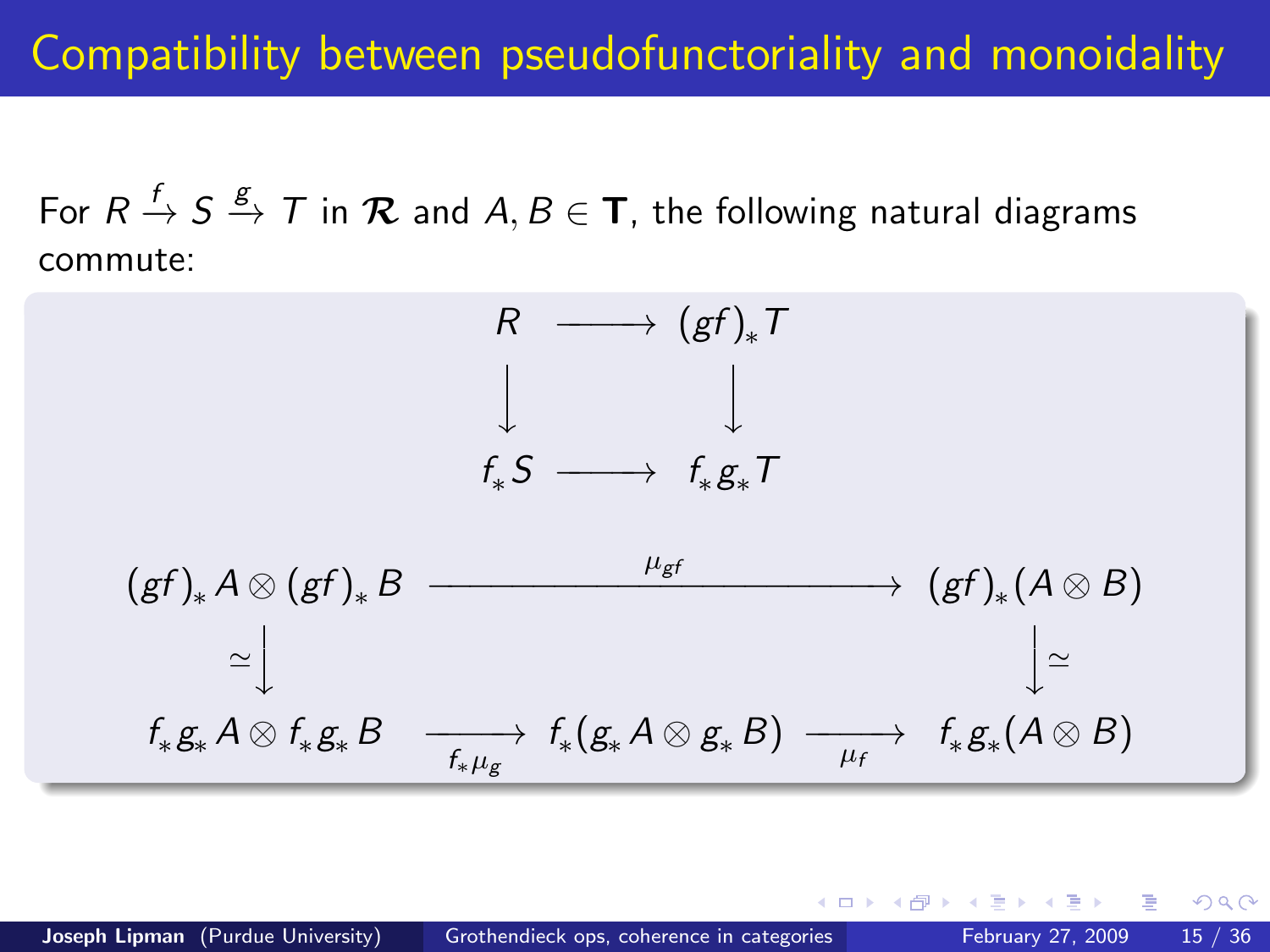# 4. Let the games begin.

The category-theoretic structure we have described up to now is the formalism of adjoint monoidal closed-category-valued pseudofunctors.

### **Examples**

• There is a functorial map  $f_*[A, B] \longrightarrow [f_*A, f_*B]$ corresponding under  $\pi$  to the composed map

$$
f_*[A, B] \otimes f_*A \xrightarrow{\mu} f_*\bigl([A, B] \otimes A\bigr) \xrightarrow{f_* \eta_{AB}} f_*B
$$

where  $\eta_{AB}$  is the counit map of the  $\otimes -$ [, ] adjunction.

- For fixed A the functorial isomorphism  $\nu$ :  $f^*(C \otimes A) \stackrel{\sim}{\longrightarrow} f^*C \otimes f^*A$ induces a conjugate "internal adjunction" isomorphism on right adjoints, namely  $[A, f_*B] \xleftarrow{\sim} f_*[f^*A, B]$
- There is a functorial map  $f^*[A, B] \longrightarrow [f^*A, f^*B]$  which is adjoint to the composition

<span id="page-15-0"></span>
$$
[A, B] \longrightarrow [A, f_* f^* B] \xrightarrow{\xi^{-1}} f_* [f^* A, f^* B].
$$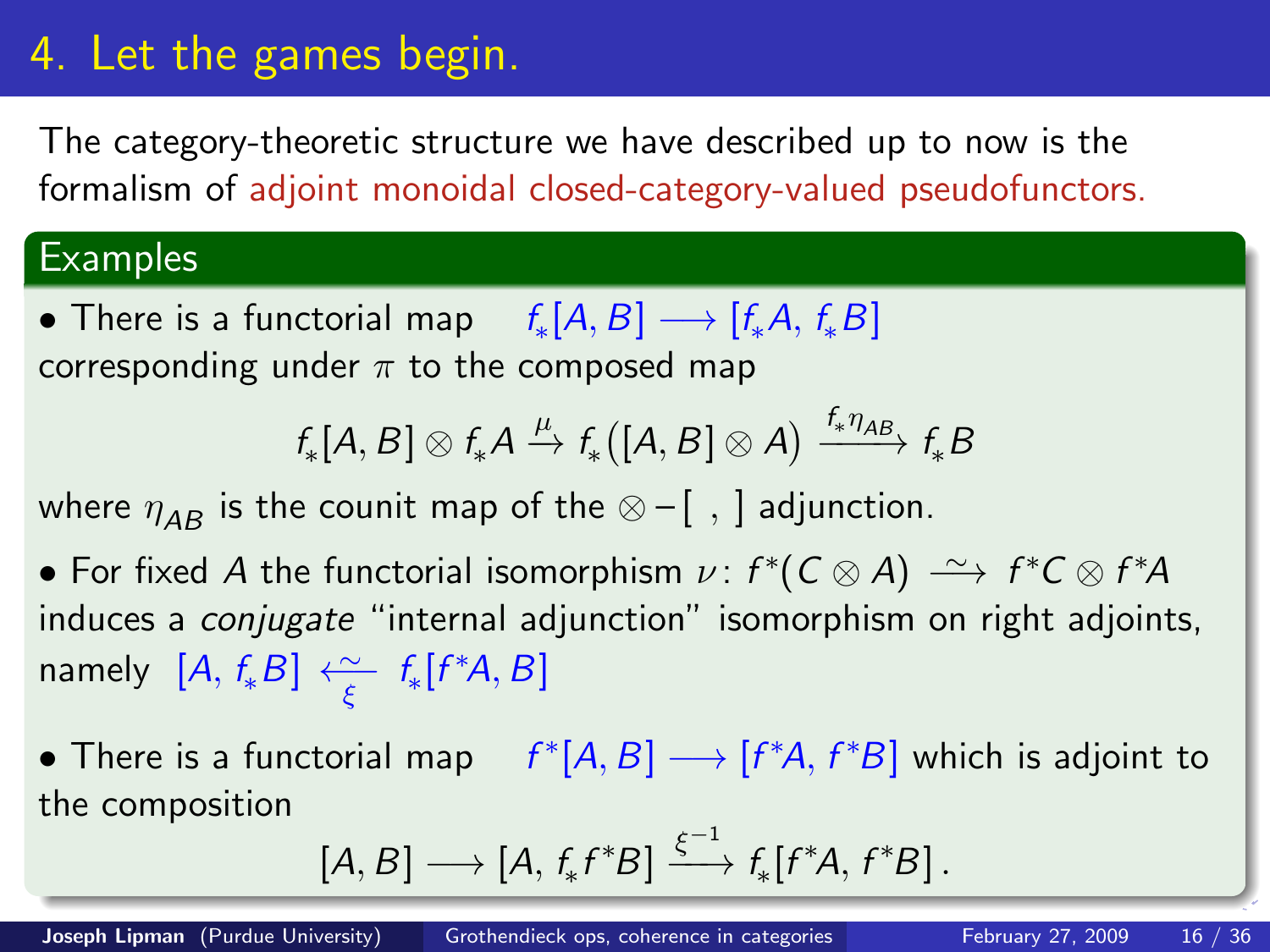Of course the above all turn out to be standard maps in the ring context; but again, this formalism applies to other contexts...

The original paper of Eilenberg and Kelly contains a crowd of maps and commutative diagrams, all coming out of the axioms. Many such diagrams force themselves on you when, for example, you delve into Grothendieck duality theory.

Here's an example, involving all four operations.

### Example (Exercise)

Establish (from axioms) a natural commutative diagram

$$
f^*[f_*[f^*F, G] \otimes F) \longrightarrow f^*([F, f_*G] \otimes F) \longrightarrow f^*f_*G
$$
  

$$
\downarrow \qquad \qquad \downarrow
$$
  

$$
f^*f_*[f^*F, G] \otimes f^*F \longrightarrow [f^*F, G] \otimes f^*F \longrightarrow G
$$

4 D F

Interpret this in the context of rings.

 $\Omega$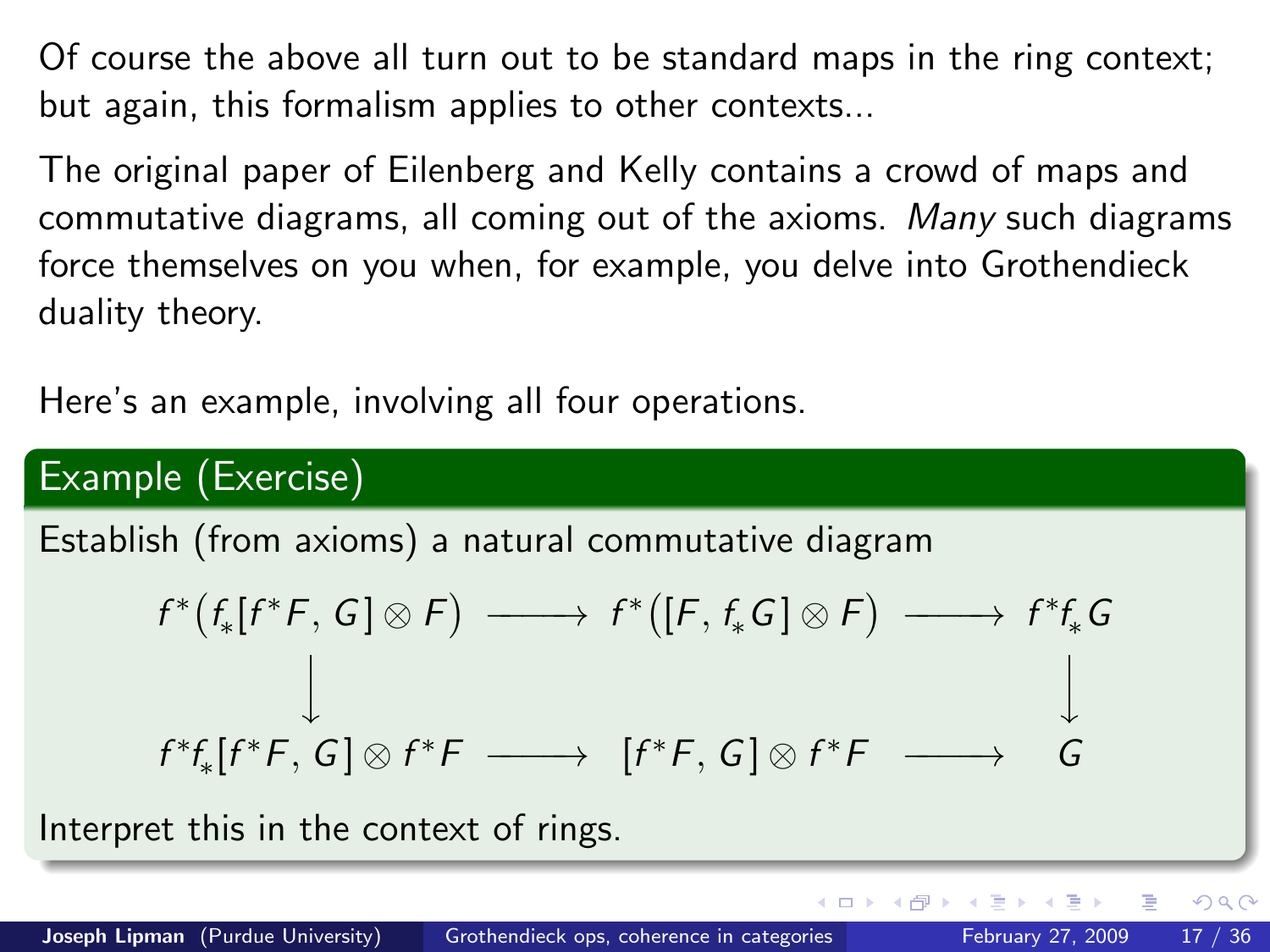For  $f: R \to S$  in R, and  $E \in S$ ,  $F \in R$ , there is a canonical isomorphism  $Hom_R(E, F) \xrightarrow{\sim} Hom_S(E, Hom_R(S, F)).$ Thus:

The functor  $f^\times\colon \mathbf{R}\to \mathbf{S}$  taking  $F$  to  $\mathsf{Hom}_R(\mathcal{S},F)$  is right-adjoint to  $f_\ast.$ 

In Grothendieck duality theory, the existence of a right adjoint for  $f_*$  is a fundamental (nontrivial) theorem.

In any case, we can add the right adjoint  $f^\times$  to the preceding formalism.

<span id="page-17-0"></span> $QQ$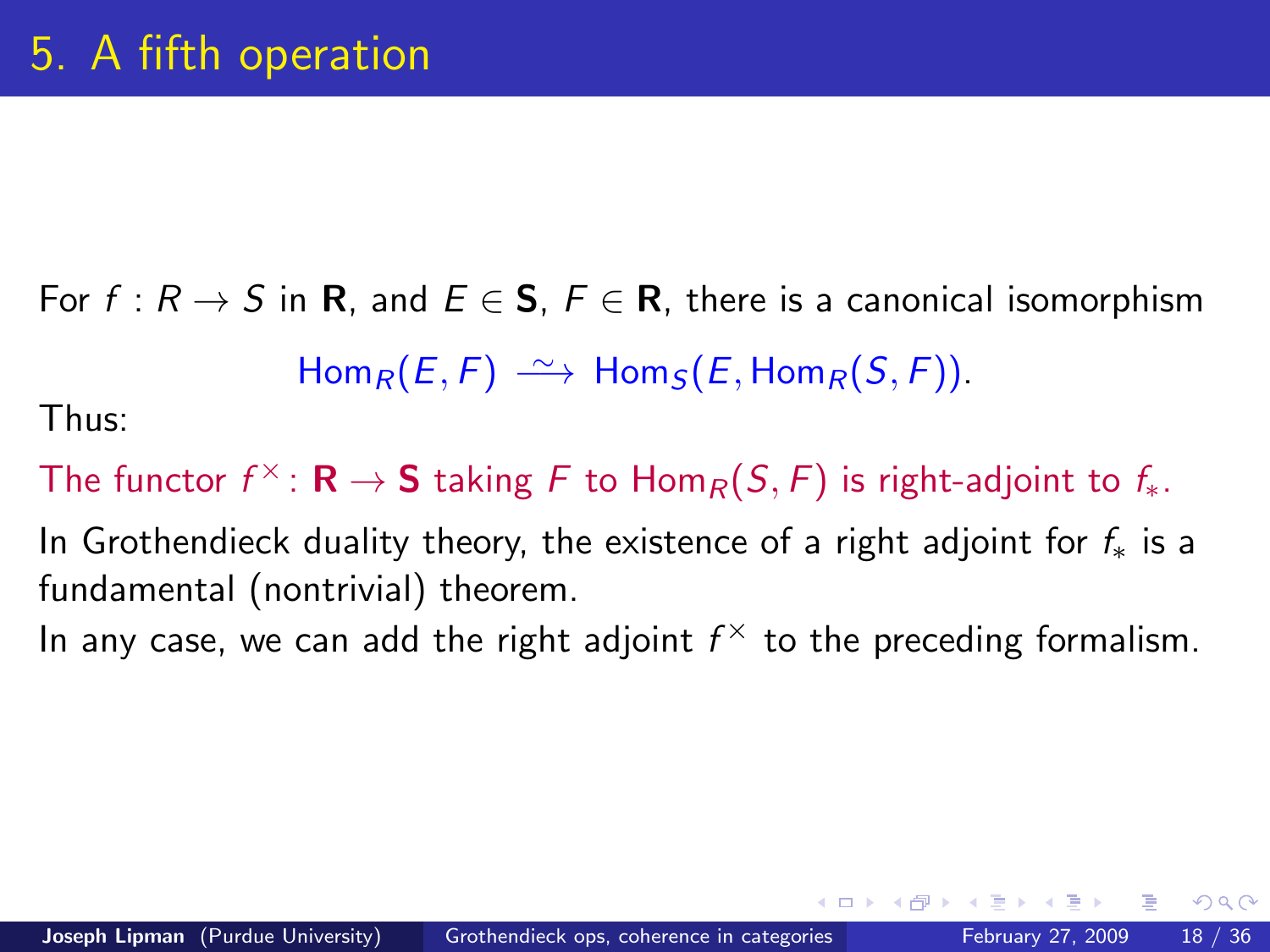# Base Change

For any commutative fiber-sum (pushout) square

$$
S \xrightarrow{v} S' \cong S \otimes_R R'
$$
  

$$
f \uparrow \sigma \uparrow_{g} g
$$
  

$$
R \xrightarrow{u} R'
$$

with u flat and f finite and finitely presented, one has canonical isos  $\mathsf{S}'\otimes_\mathsf{S}\mathsf{Hom}_\mathsf{R}(\mathsf{S},\mathsf{F})\ \stackrel{\sim}{\longrightarrow}\ \mathsf{R}'\otimes_\mathsf{R}\mathsf{Hom}_\mathsf{R}(\mathsf{S},\mathsf{F})\ \stackrel{\sim}{\longrightarrow}\ \mathsf{Hom}_\mathsf{R}(\mathsf{S},\mathsf{R}'\otimes_\mathsf{R}\mathsf{F})$  $\longrightarrow$  Hom<sub>R'</sub> $(S', R' \otimes_R F)$ .

This composition can be described formally as the functorial map

$$
\beta_{\sigma}\colon v^*f^\times F\to g^\times u^*F
$$

adjoint to the composition  $g_* v^* f^\times F \xrightarrow[\theta_\sigma^{-1}]$  $u^*f_*f^{\times}F \longrightarrow u^*F.$ 

The theorem that for f a proper map of noetherian schemes, and  $u$  flat, this base-change map is an isomorphism, is a pillar of Grothendieck duality.

 $\Omega$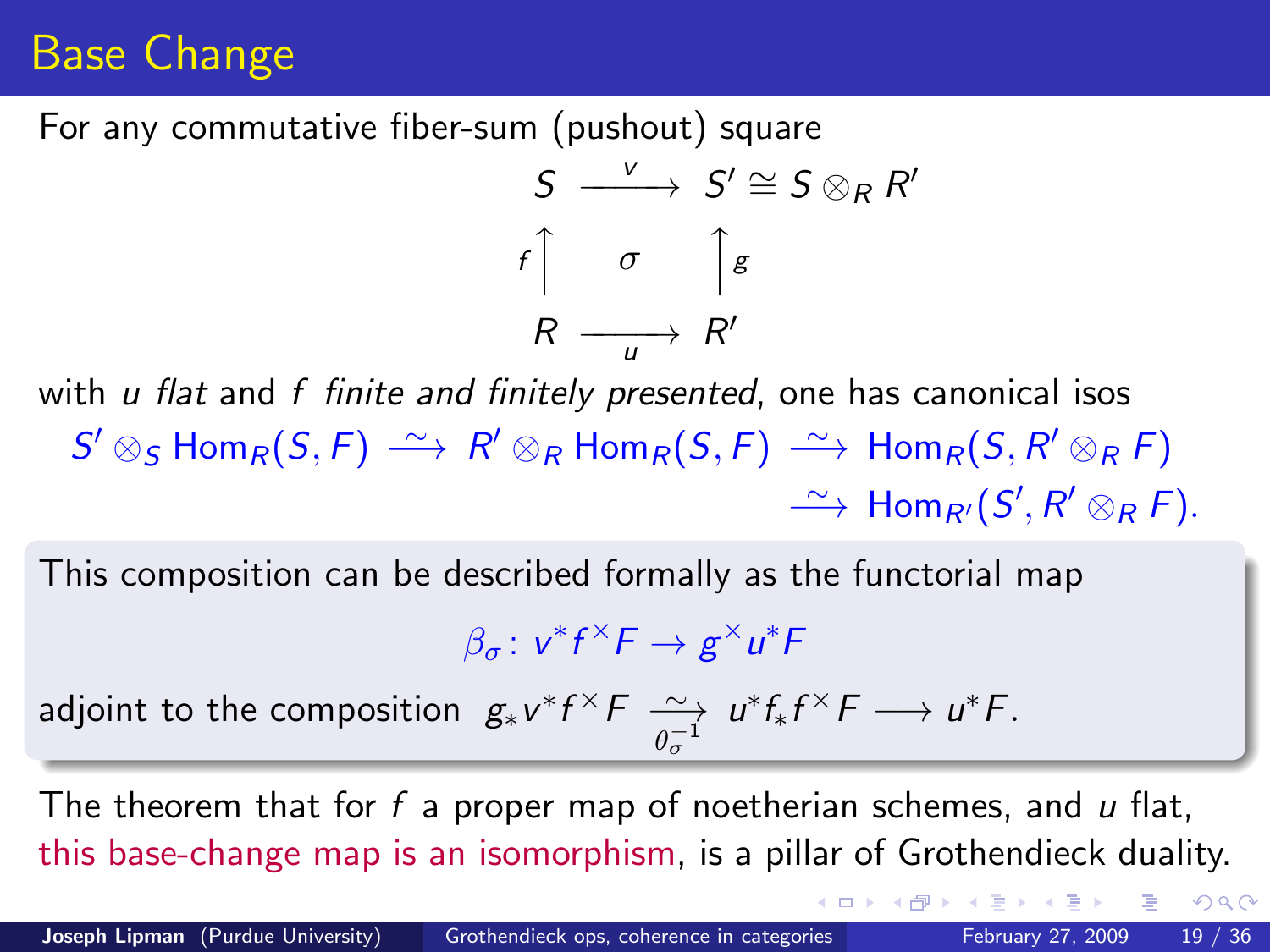## 6. Twisted inverse image

Grothendieck duality theory is concerned basically with the twisted inverse-image pseudofunctor built by pasting together the pseudofunctors  $f^\times$  over proper maps and  $f^*$  over étale maps, via the preceding base-change isomorphism. The pasting is possible because any finite-type separated map of noetherian schemes factors as (proper)◦(open immersion) (Nagata's compactification theorem).

Suresh Nayak showed recently that the process extends to essentially finite-type separable scheme-maps.

For simplicity, we state the defining theorem only for quasi-finite maps of noetherian rings—essentially finite-type maps with finite fibers. A formally similar statement holds in Grothendieck duality, with "proper" in place of "finite."

A quasi-finite map whose ring-theoretic fibers are (finite) products of separable field extensions is called étale.

<span id="page-19-0"></span> $\Omega$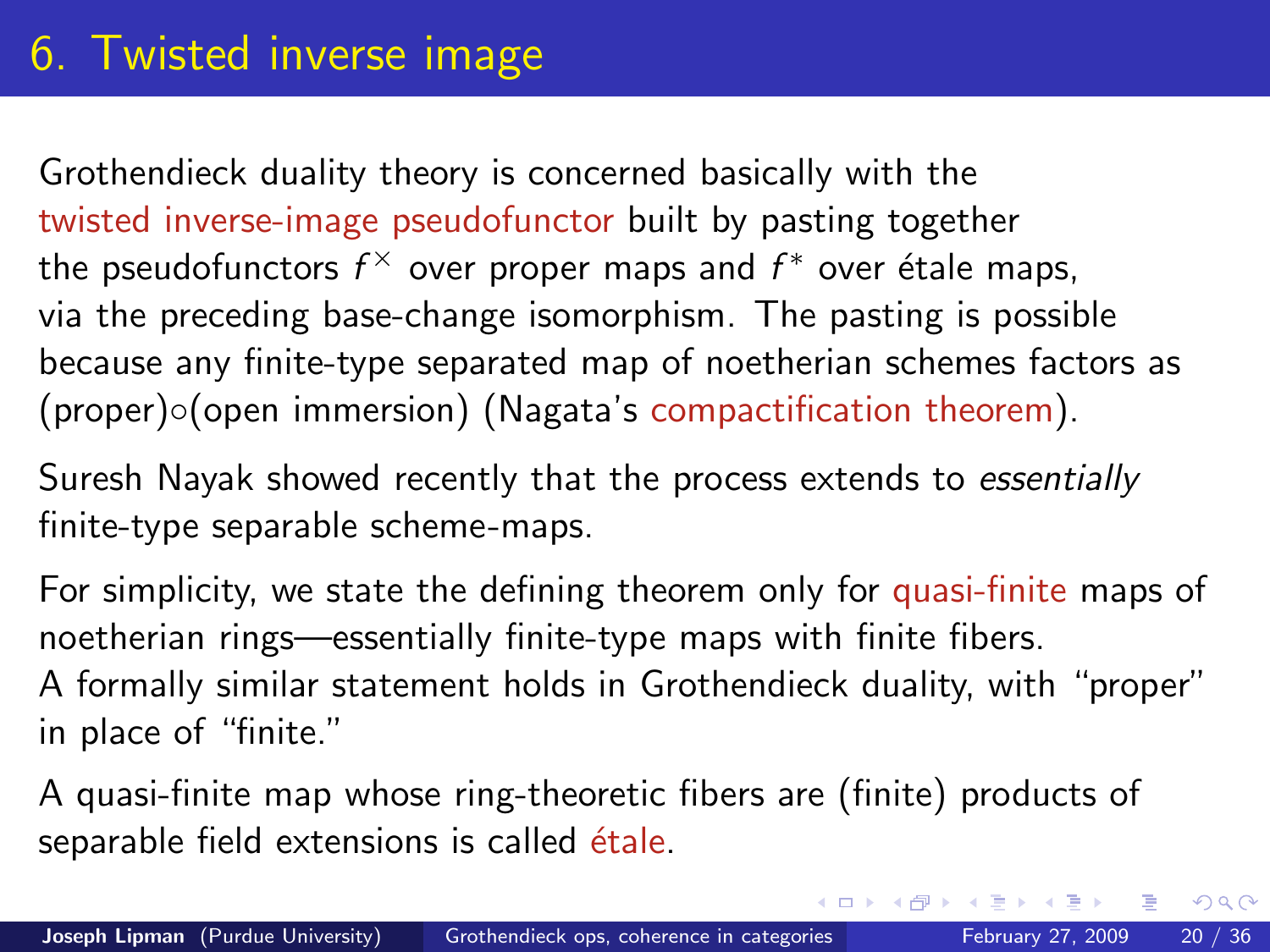# Basic Duality Theorem (for quasi-finite ring-maps)

### Theorem

On the category of quasi-finite maps of noetherian rings, there is a pseudofunctor <sup>!</sup> that is uniquely determined up to isomorphism by the following three properties:

(i) (Duality.) The pseudofunctor  $^!$  restricts on the subcategory of finite maps to a right adjoint of  $(-)_*.$ 

(ii) The pseudofunctor  $^!$  restricts on étale maps to  $(-)^*$ .

(iii) For any commutative fiber-sum (pushout) square

$$
S \xrightarrow{v} S' \cong S \otimes_R R'
$$
  

$$
f \uparrow \sigma \uparrow_{g} g
$$
  

$$
R \xrightarrow{u} R'
$$

with u (hence v) étale and f (hence g) finite, the base-change map  $\beta_{\sigma}$  is  $v^*f^! = v^!f^! \stackrel{\sim}{\longrightarrow} (vf)^! = (gu)^! \stackrel{\sim}{\longrightarrow} g^!u^! = g^!u^*.$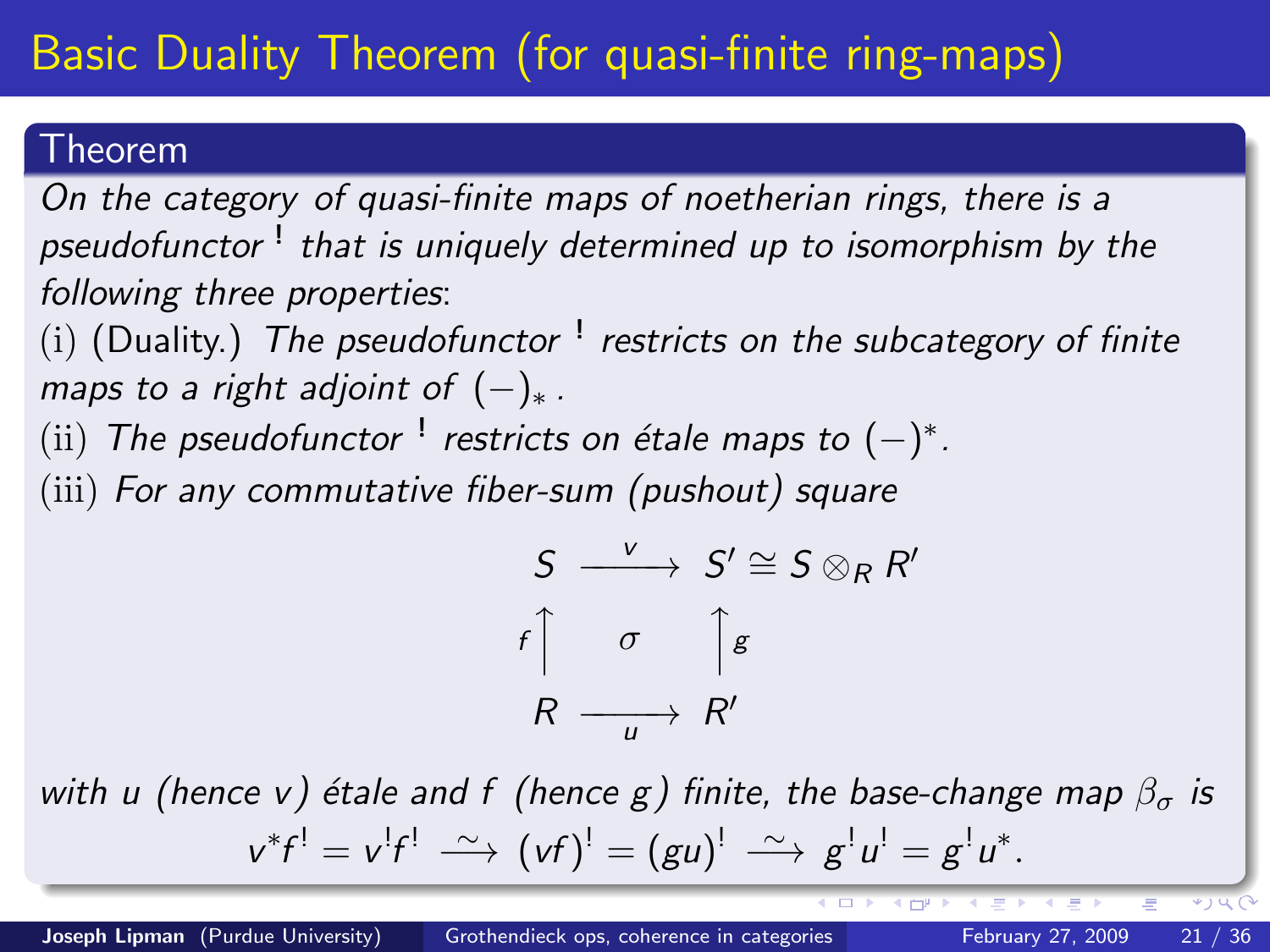In the quasi-finite context, the necessary compactification is given by Zariski's main theorem:

Any quasi-finite map  $f\colon R\to S$  factors as  $R\stackrel{p}{\to} T\stackrel{e}{\to} S$  with  $p$  finite and  $e$  étale.

Choose such a factorization, and set

$$
f^!F := e^*p^{\times}F = S \otimes_T \text{Hom}_R(T, F) \qquad (f \in \mathbf{R}).
$$

The problem is to show  $f^!$  independent of choice of factorization. (This means showing that various diagrams commute.)

Now explore various compatibilities of  $f^!$  with  $f_*$ ,  $f^*, \otimes$  and  $[ , ]$ .  $( \implies$  more commutative diagrams.)

 $200$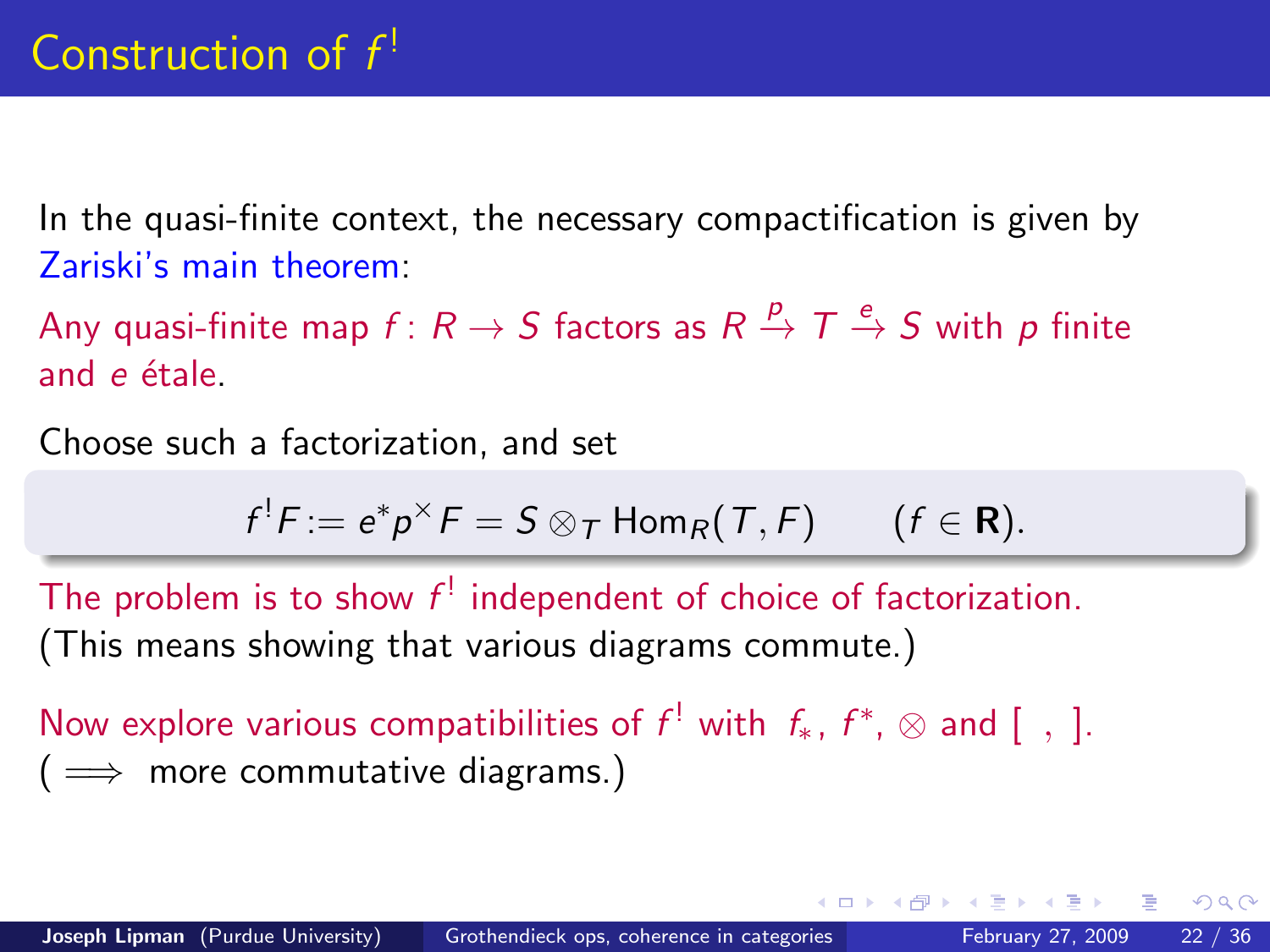Let  $f: R \to S$  be a flat quasi-finite map The fundamental class of f is a canonical map  $S \to f^! R$ , defined as a composition of a dozen or so maps coming from the preceding formalism. (Details irrelevant here.)

This map has a simple interpretation when  $f$  is finite: the Duality property of  $(-)^{\rm !}$  makes it correspond to an  $R$ -linear map  $S\to R$ —and that map turns out to be the usual trace map.

We'd like to reduce the general case to the concrete finite one via a factorization  $R \stackrel{p}{\rightarrow} T \stackrel{e}{\rightarrow} S$  as above, but this is problematic because  $T$ need not be flat over  $R$ . A quasi-finite map is finite locally (i.e., after completion), and there we still have the relation to the trace map. But how do you show ab ovo that there's a single global map with this nice local behavior?

<span id="page-22-0"></span> $QQ$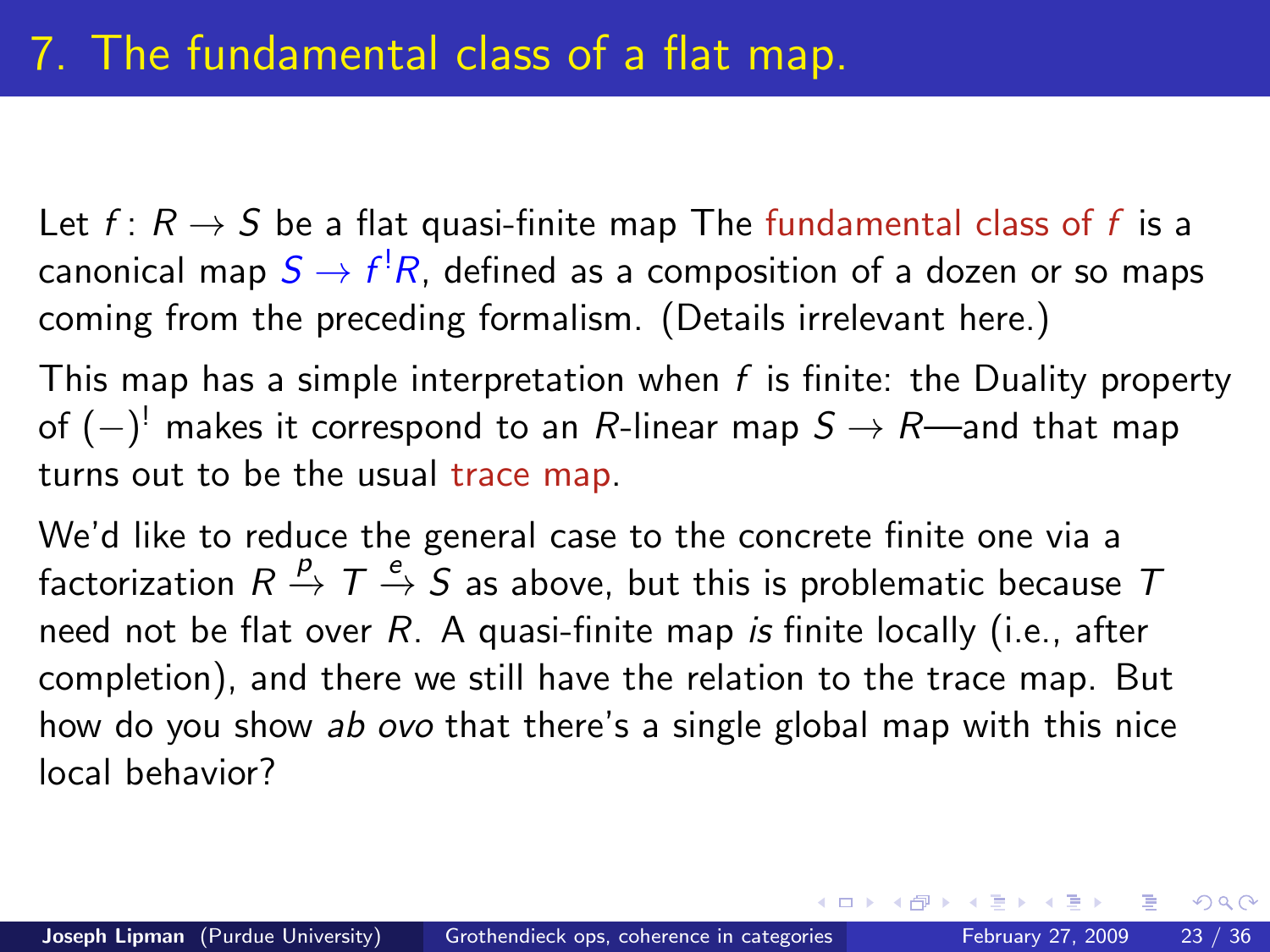# Digression: Hochschild homology and Grothendieck duality

This all becomes more interesting in the context of Grothendieck duality, where the fundamental class (defined via the same abstract formalism) is a canonical derived-category map  $c$  from the Hochschild complex of a flat scheme-map  $f\colon X\to Y$  (i.e.,  $\mathsf{L} \delta^* \delta_* \mathcal{O}_X$ ,  $\delta\colon X\to X\times_Y X$  being the diagonal) to the relative dualizing complex  $f^!{\cal O}_Y.$ 

More concretely, apply cohomology  $H^n$  ( $n ==$  fiber dimension of f) to get

 $\mathsf{c}_f\colon \Omega_f^n \to H^n(f^!\mathcal{O}_Y)=:$  dualizing sheaf of  $f.$ 

(In the previous discussion,  $n$  was 0.) Via local duality, c corresponds to residues (the higher-dimensional generalization of traces).

For smooth f, c is an isomorphism–whence Serre duality for smooth maps. More generally, c is a key to the role played by differential forms in Duality theory. However, it hasn't yet been shown that this c—via Hochschild homology—is  $\pm$  other well-known versions.

Details in preprint (with Alonso and Jeremías) at my home page.

 $QQ$ 

금 > < 금 >

4 母 ト 4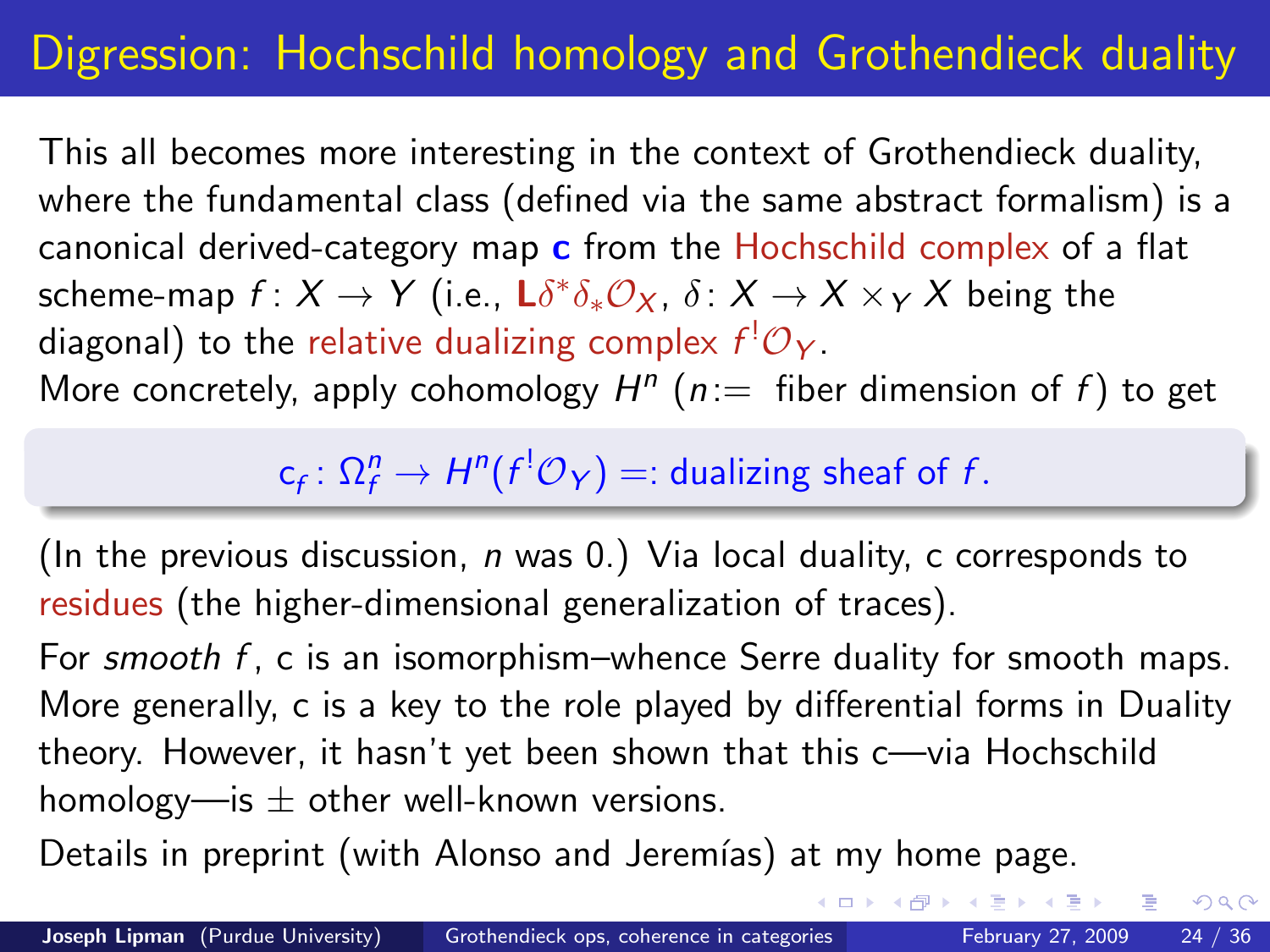## Transitivity of the fundamental class

A basic property of the fundamental class, in the abstract setup, is its transitivity w.r.t. a pair of flat maps, say of rings,  $R\stackrel{v}{\rightarrow}S\stackrel{u}{\rightarrow}T.$ For example, this generalizes the well-known transitivity of trace maps. Without any further explanation, the assertion is roughly that the fundamental class of  $gf$  is obtained in the most obvious way it could be from those of  $g$  and  $f$ .

This can be rephrased by saying that a certain small diagram involving the three fundamental classes commutes. After factoring the fundamental class  $c = ba$  according to its definition, the diagram looks like this  $(\delta$  and  $\Gamma$  are certain graph maps; but never mind the symbols—just look at the overall appearance):



 $\curvearrowright$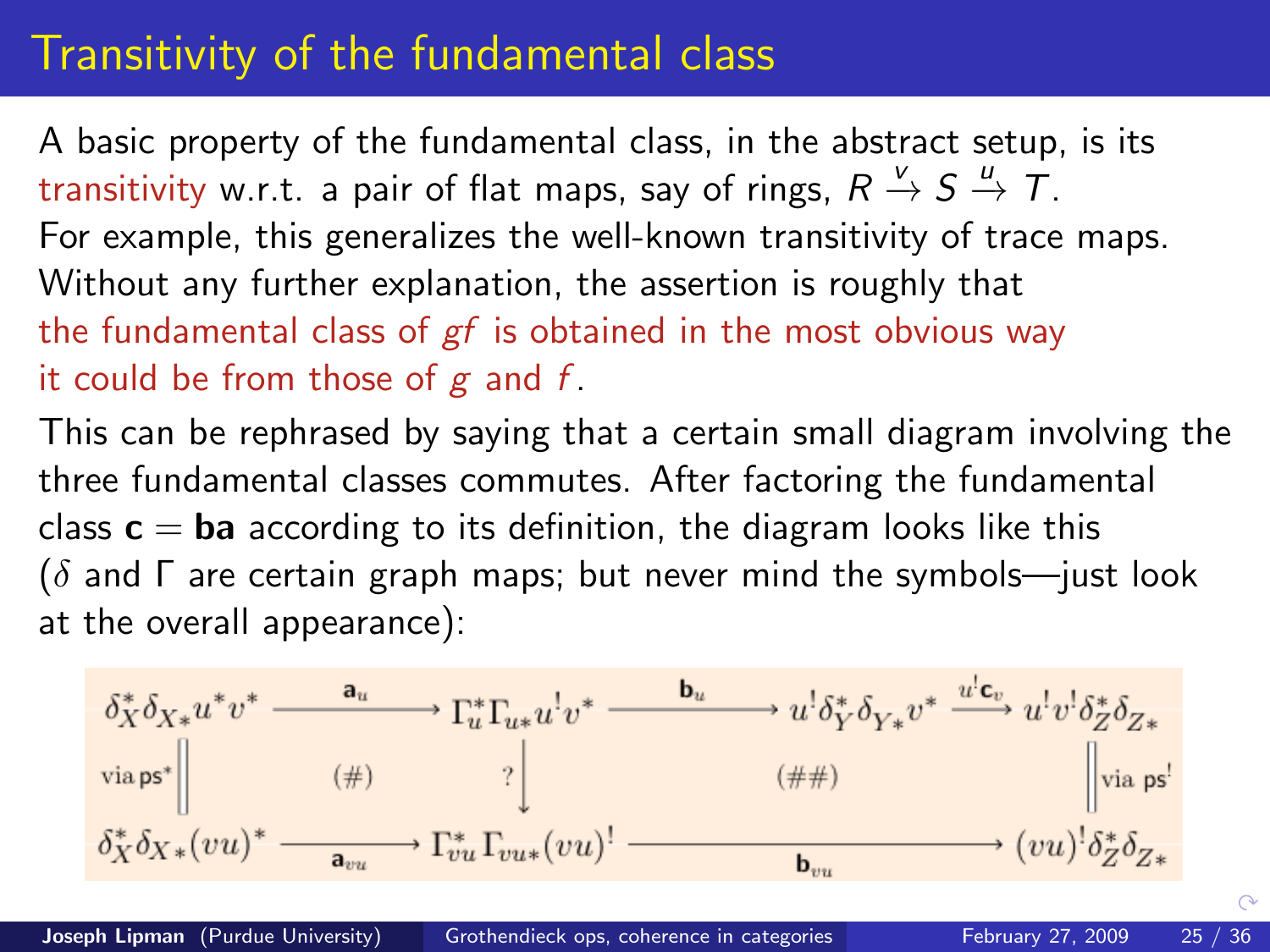The subdiagram  $(\#\#)$ , for example, expands as

$$
\Gamma_{u}^{*}\Gamma_{u*}u^{!}v^{*} \xrightarrow{\qquad 4} u^{!}\mathcal{O}_{Y} \otimes u^{*}\delta_{Y}^{*}\delta_{Y*}v^{*} \xrightarrow{\qquad 5} u^{!}\delta_{Y}^{*}\delta_{Y*}v^{*}
$$
\n
$$
\begin{array}{c}\n? \left| \text{ in } \left( \frac{\text{isostenidos}}{\text{4.1.1}} \right) \right.\n\\
\Gamma_{vu}^{*}\Gamma_{vu*}(vu)^{!} \qquad A \qquad \text{via } \mathbf{a}_{v} \\
0 \left\| \text{via } \mathsf{ps}^{!} \right.\n\end{array}
$$
\n
$$
\begin{array}{c}\n\Gamma_{vu}^{*}\Gamma_{vu*}u^{!}v^{!} \longrightarrow a^{!}\mathcal{O}_{Y} \otimes u^{*}\Gamma_{v}^{*}\Gamma_{v*}v^{!} \longrightarrow a^{!}\Gamma_{v}^{*}\Gamma_{v*}v^{!} \\
2 \left\| \text{via } \chi \right.\n\\
\Gamma_{vu}^{*}\Gamma_{vu*}(u^{!}v^{!}\mathcal{O}_{Z} \otimes u^{*}v^{*}) \qquad B \qquad \text{via } \mathbf{b}_{v} \\
3 \left\| \begin{array}{c}\n u^{!}v^{!}\mathcal{O}_{Z} \otimes u^{*}v^{*} \longrightarrow u^{!}\mathcal{O}_{Y} \otimes u^{*}v^{!}\delta_{Z}^{*}\delta_{Z*} \longrightarrow u^{!}v^{!}\delta_{Z}^{*}\delta_{Z*}\n\end{array}\n\end{array}
$$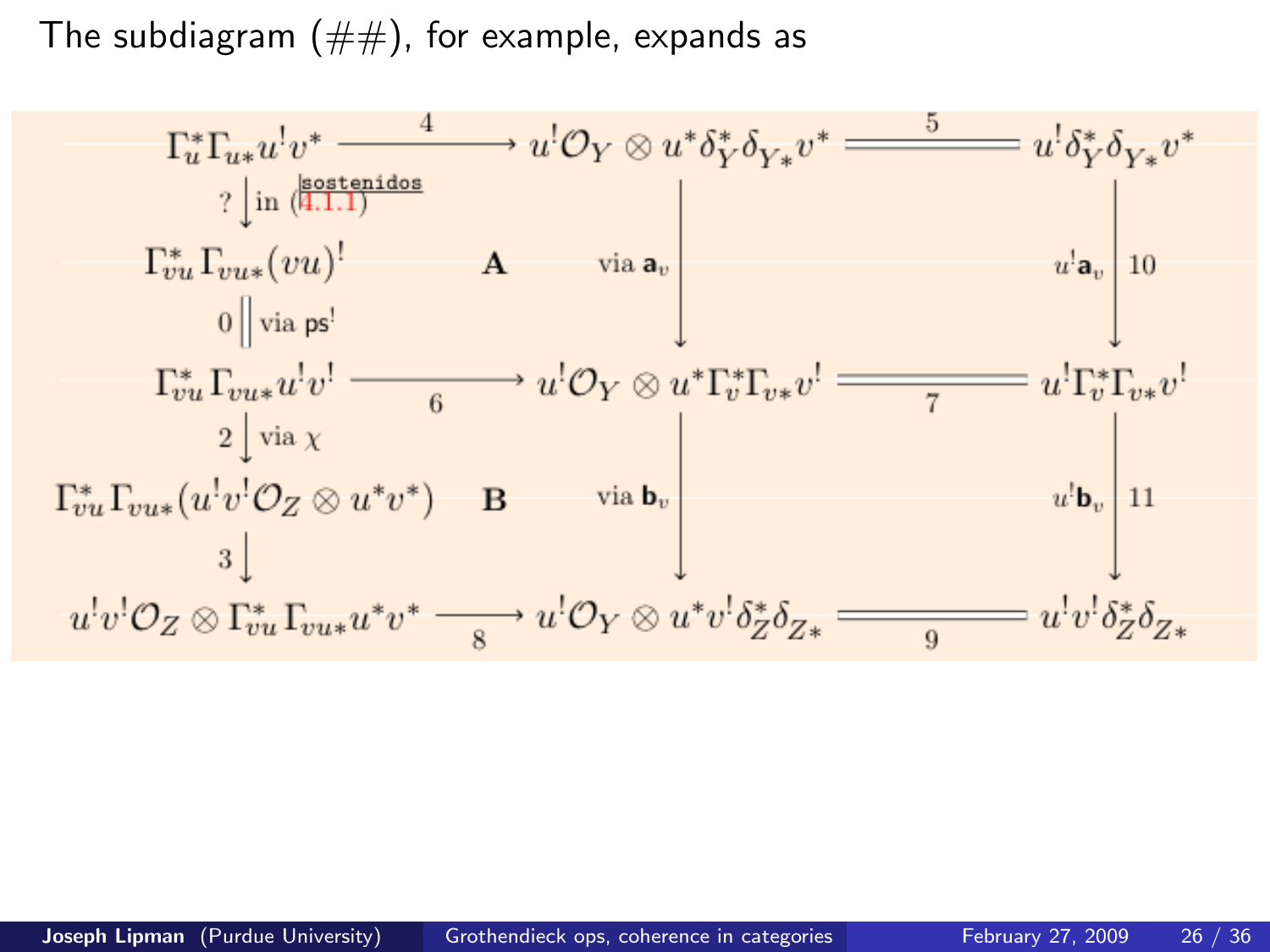

Joseph Lipman (Purdue University) [Grothendieck ops, coherence in categories](#page-0-0) February 27, 2009 27 / 36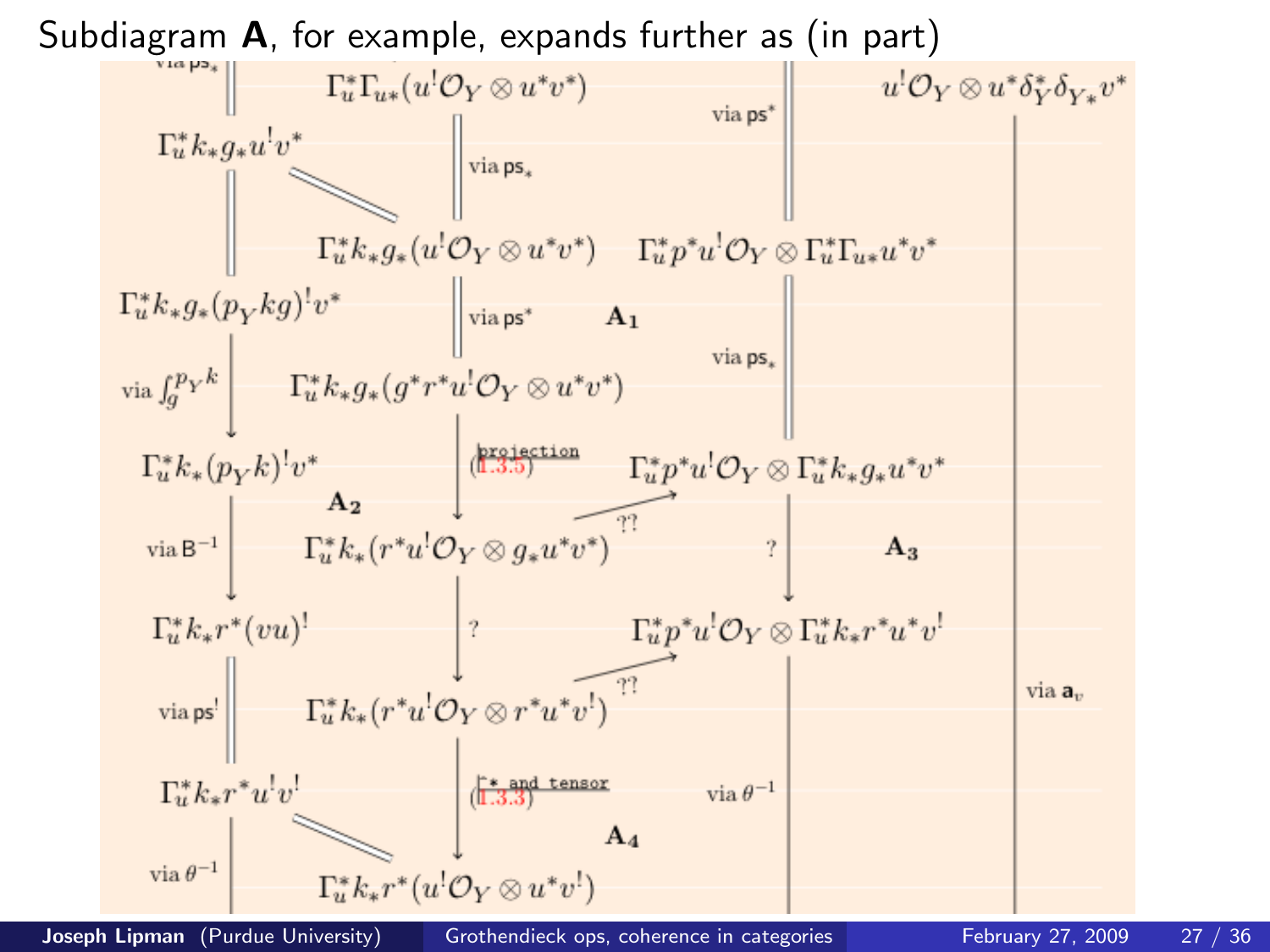#### Subdiagram  $A_2$ , for example, expands further as





 $299$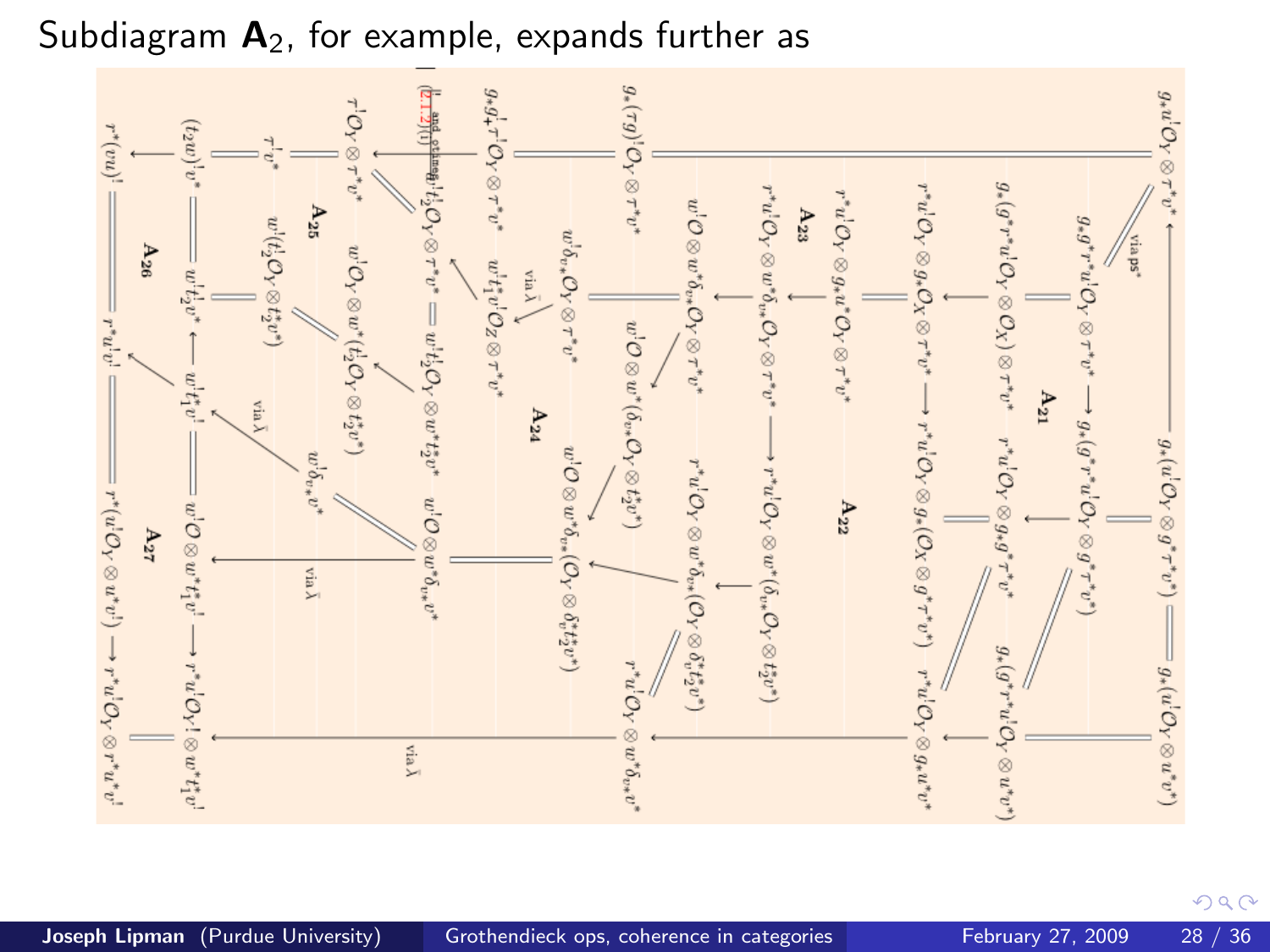

Subdiagram  $A_{23}$ , for example, leads further to diagrams such as

Joseph Lipman (Purdue University) [Grothendieck ops, coherence in categories](#page-0-0) February 27, 2009 29 / 36

 $299$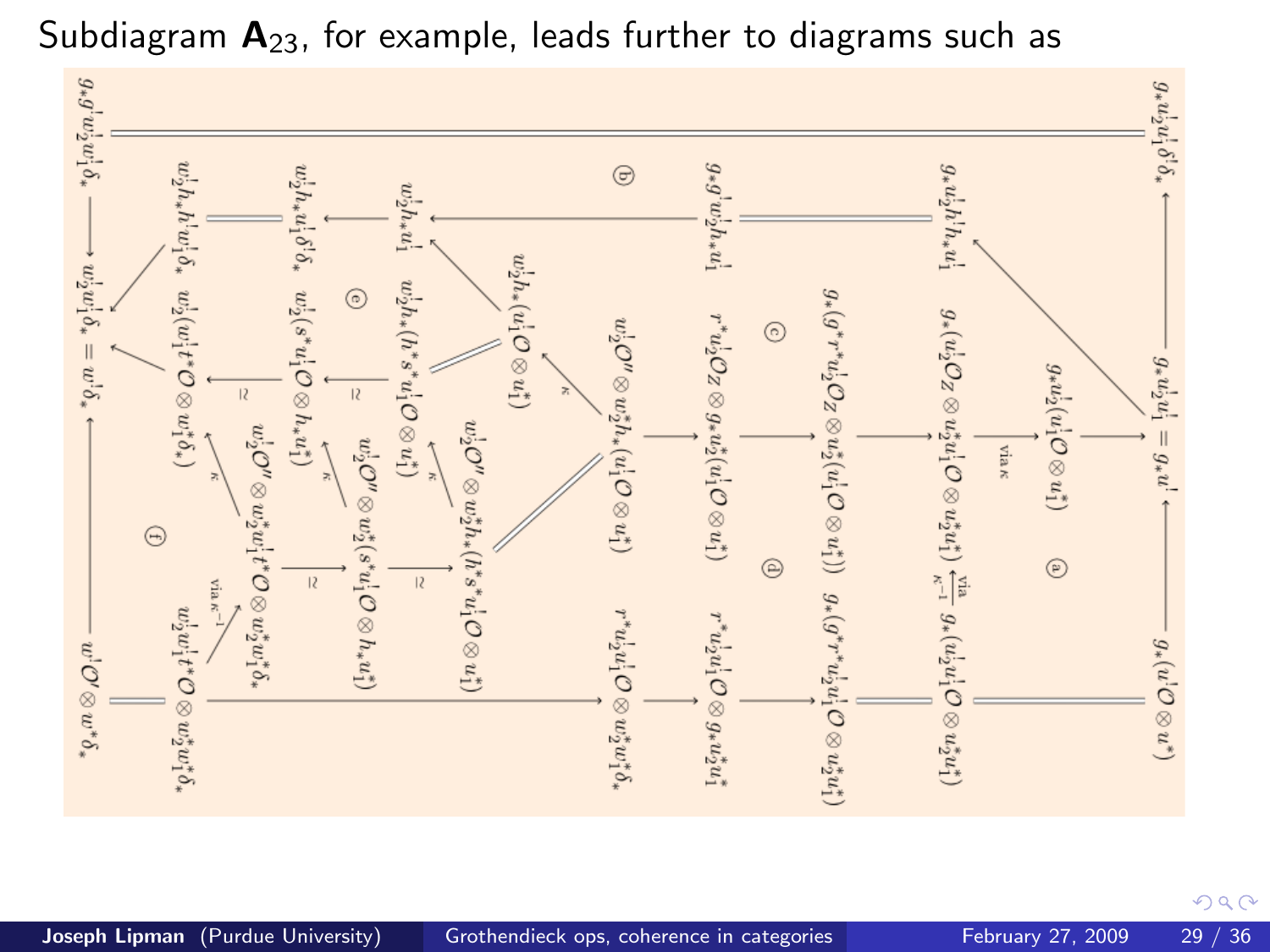... and so on.

For this lecture, what matters is not the details of the proof (which can be found in the avove-mentioned preprint), but its general structure and complexity.

In the present absence of a conceptual approach to proving transitivity, it would clearly be of great value here if one had a practical way of testing for commutativity of diagrams arising from the 6-operation formalism. This might not be possible, any more than testing mathematical statements for provability. But an area which tries to do this, called Coherence in categories flourished several decades ago. I haven't kept up with all the developments, and I'm not aware of any recent breakthroughs. Anyway, one of the better-known results in the area is, roughly speaking:

<span id="page-29-0"></span> $QQ$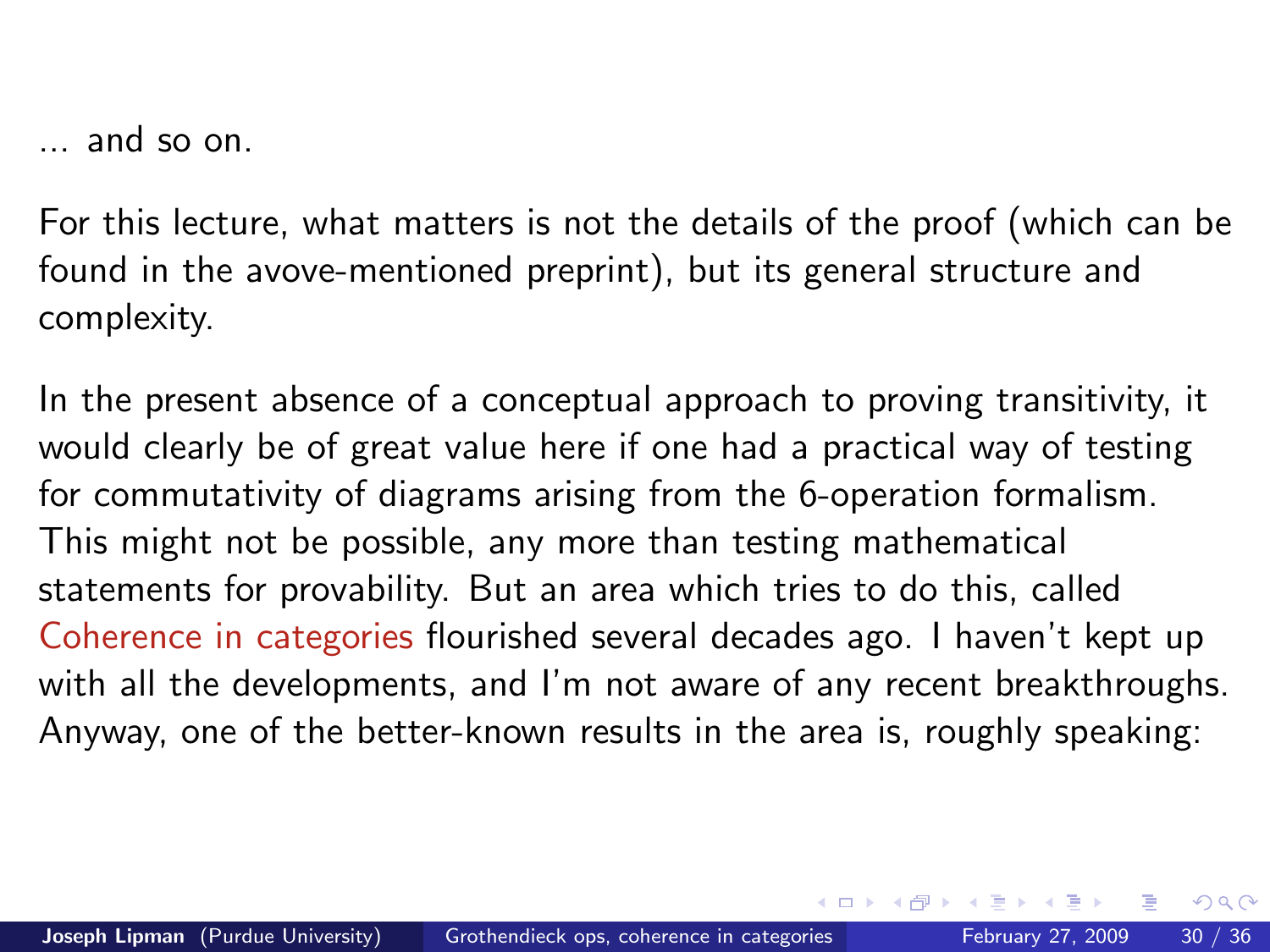### Theorem (Kelly-Mac Lane, J. pure and applied Algebra, 1971)

Given two functors built up from the basic data of a closed category, and two natural transformations  $\alpha$ ,  $\beta$ , between these functors, also built up from the basic data, we have  $\alpha = \beta$  provided that in the construction of these transformations, there is no functor of the form  $[T, R]$  with T a nonconstant functor.

### Example (where  $T=$ identity functor and  $\alpha \neq \beta$ )

Fix a closed category **R** as above. For  $A \in \mathbb{R}$  there is a natural map  $r_{\mathcal{A}}\colon A\to[[A,R],R]$  corresponding under  $\pi$  to the "evaluation" map  $A \otimes [A, R] \cong [A, R] \otimes A \rightarrow R$  (where the latter map is the unit of tensor-hom adjuction). The composition

<span id="page-30-0"></span>
$$
[A, R] \xrightarrow{r_{[A,R]}} [[[A, R], R], R] \xrightarrow{[r_A, 1]} [A, R]
$$

is NOT always the identity, e.g., for  $\infty$ -dim'l vector spaces over a field.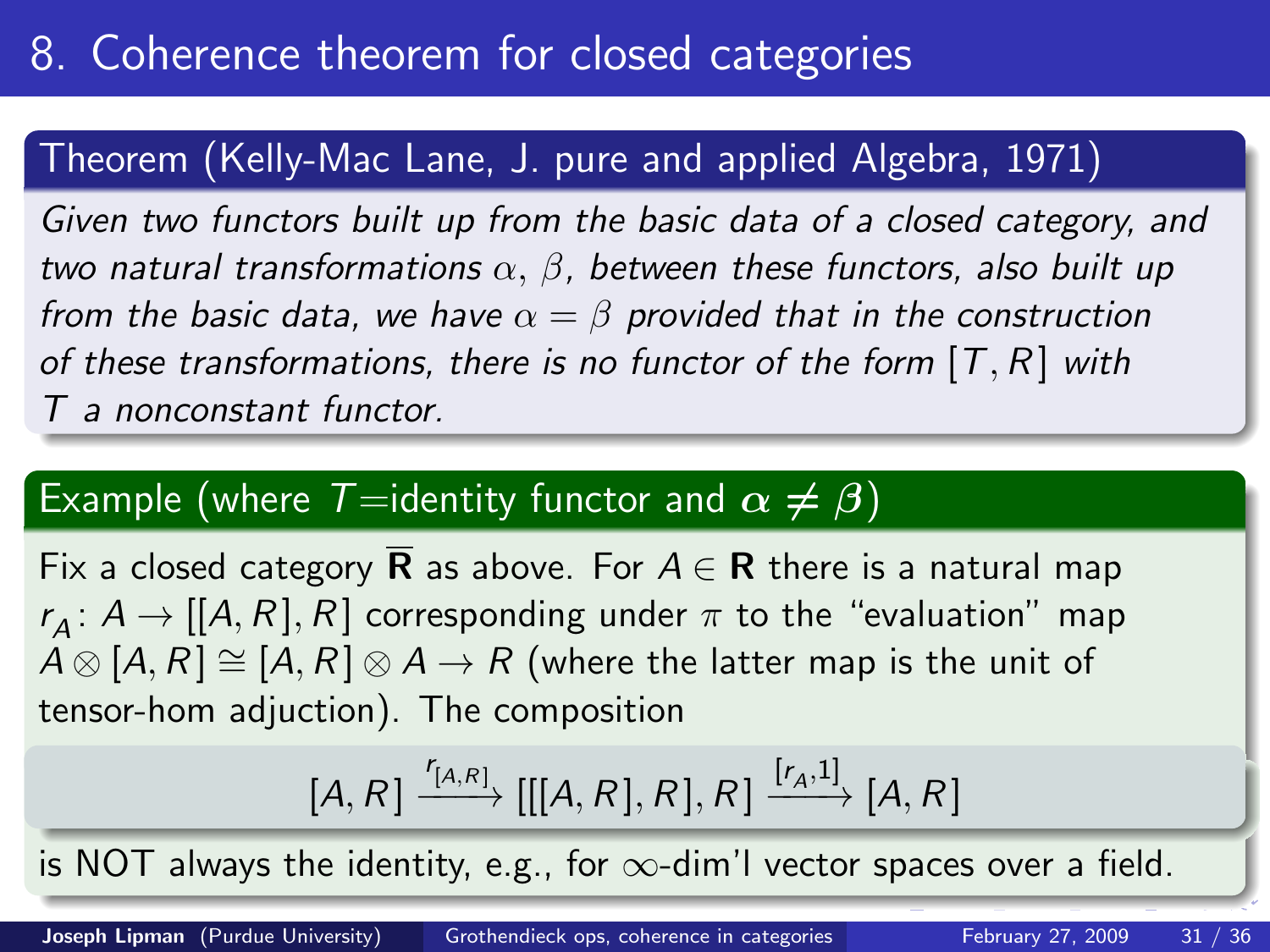#### Example

Putting  $D := [A \otimes B, C]$ , one gets from the isomorphisms  $\mathsf{Hom}(D,\,[A\otimes B,\,\mathsf{C}])\stackrel{\pi}{\to}\mathsf{Hom}(D\otimes (A\otimes B),\,\mathsf{C})\stackrel{\alpha}{\to}\mathsf{Hom}((D\otimes A)\otimes B,\,\mathsf{C})$  $\stackrel{\pi}{\to}$  Hom $(D \otimes A, [B, C]) \stackrel{\pi}{\to}$  Hom $(D, [A, [B, C]])$ 

"internal tensor-hom adjunction" (pointless over rings, but not schemes):  $\pi_i = \pi_i(A, B, C) : [A \otimes B, C] \longrightarrow [A, [B, C]]$ .

Using the description via unit and counit of the tensor-hom adjunction in closed categories, one gets from the coherence theorem that the following functorial diagram commutes:

<span id="page-31-0"></span>
$$
[(A \otimes B) \otimes C, D] \xrightarrow{\pi_i} [A \otimes B, [C, D]]] \xrightarrow{\pi_i} [A, [B, [C, D]]]
$$
\n
$$
\xrightarrow[\alpha] \qquad [1, \pi_i]
$$
\n
$$
[A \otimes (B \otimes C), D] \xrightarrow{\pi_i} [A, [B \otimes C, D]]
$$

It is instructive to prove this commutativity dire[ctl](#page-30-0)[y f](#page-32-0)[r](#page-30-0)[om](#page-31-0) [t](#page-29-0)[h](#page-30-0)[e](#page-32-0) [a](#page-33-0)[x](#page-29-0)[i](#page-30-0)[o](#page-32-0)[m](#page-33-0)[s.](#page-0-0)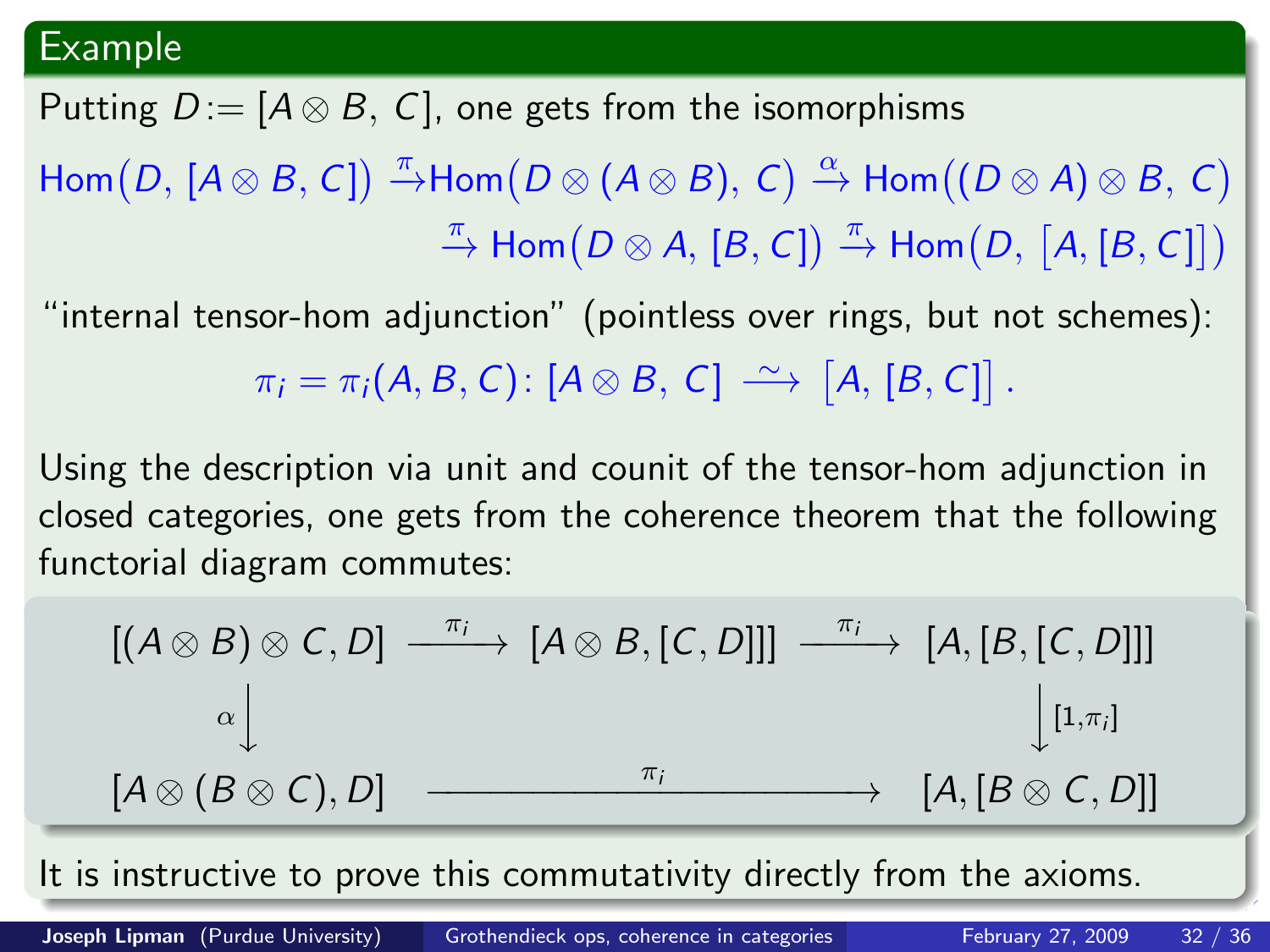- One would like, ideally, to have a similar coherence theorem for the full formalism of adjoint monoidal closed-category pseudofunctors. This would obviously be very useful.
- But though there have been some results beyond Kelley-Mac Lane, none—to my knowledge—can handle, say, the two earlier exercises involving adjoint functors between closed categories.
- How hard can it be to do one diagram? To do a whole class of diagrams? This is the challenge.

<span id="page-32-0"></span> $\Omega$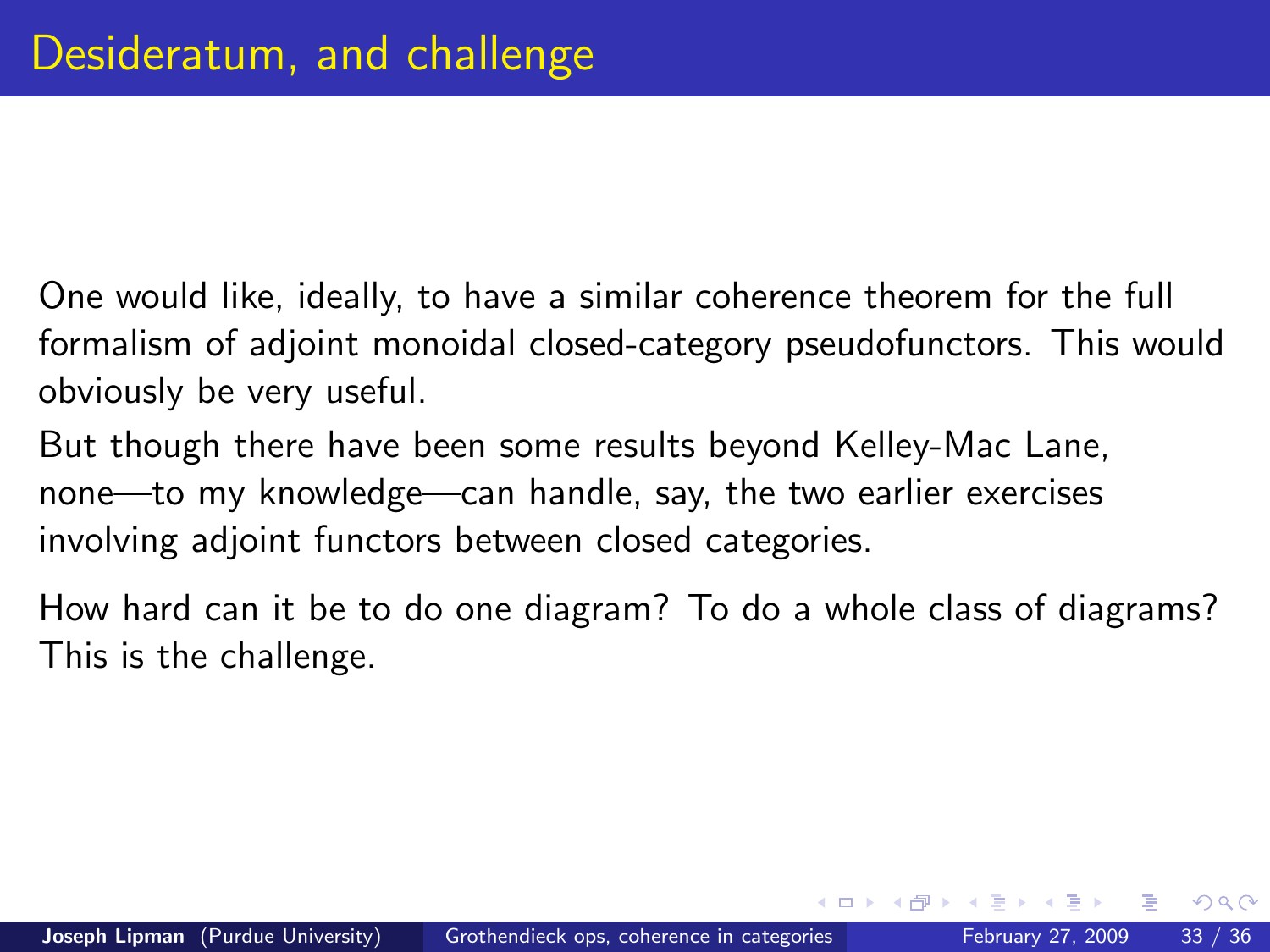# 9. Summary

• The formalism of Grothendieck's six operations (of which we considered only five), readily illustrated in the context of commutative rings, appears in many other contexts. For example, it forms the natural framework around which to build Grothendieck duality (for schemes with Zariski topology, or with étale topology, or classical topology.)

• The formalism is very rich, leading to *many* diagrams whose commutativity is basic to the various domains of application.

• Proving these diagrams commute usually means decomposing them, via definitions of the maps involved, into smaller diagrams which are known to commute. Ultimately this process has to lead back to the axioms of the formalism. Finding such a decomposition can be tedious, even for one diagram, let alone many—which soon tax the limits of human patience.

<span id="page-33-0"></span> $\Omega$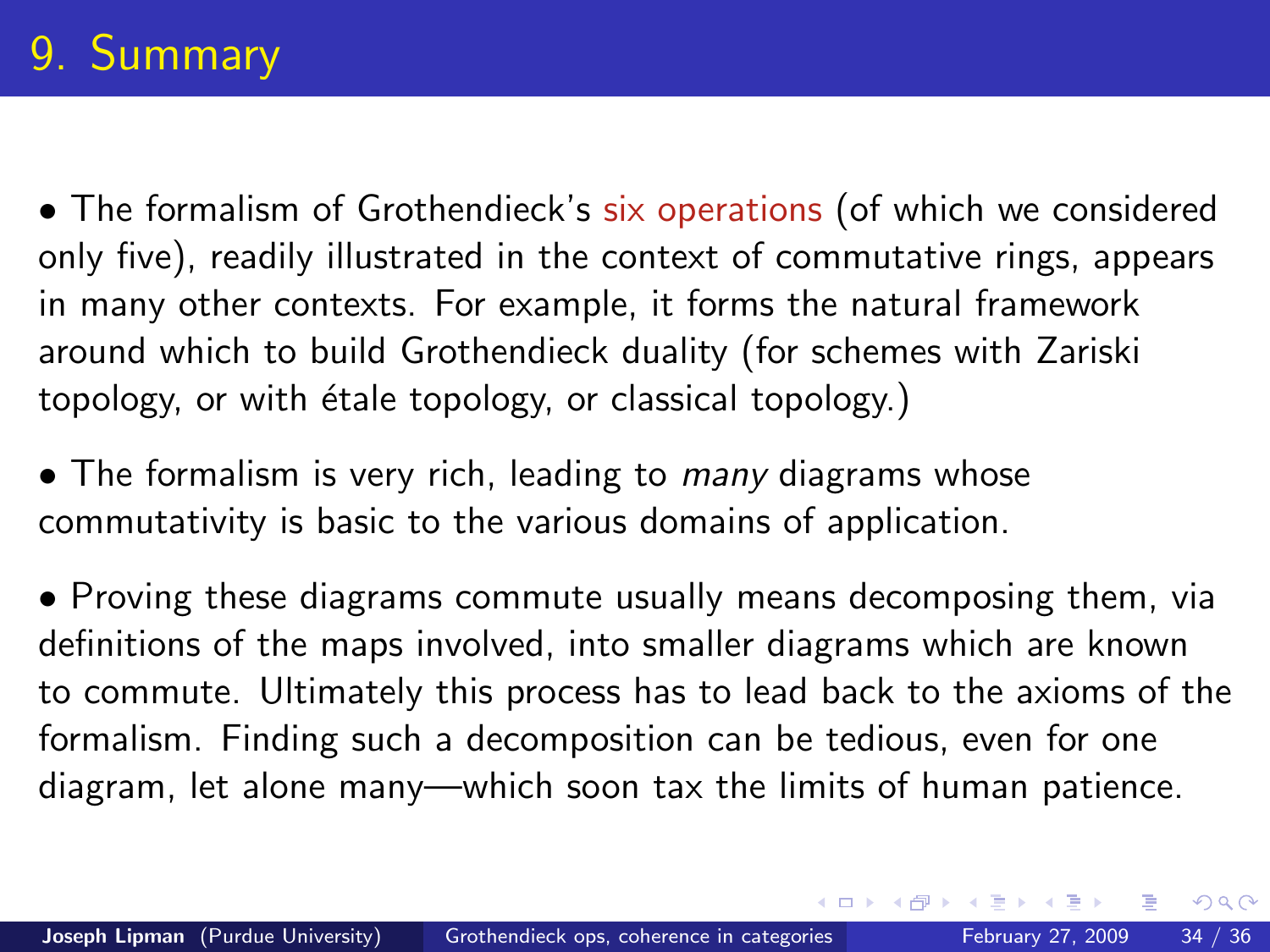### Summary (continued)

• Experience suggests that the level of complexity of this process is somewhere between that of solving Rubik's cube and proving theorems from axioms. Subjectively, it seems that the number of techniques used is rather small, suggesting that a computer could be taught how to do it, or, in case no definitive algorithm can exist, at least to be of significant use as an assistant.

However, despite some small efforts, I am unable to teach a computer how to find a solution even to the relatively simple exercise mentioned before, namely, to prove from the axioms of monoidal categories that the following diagrams commute:

$$
(R \otimes A) \otimes B \xrightarrow{\alpha} R \otimes (A \otimes B) \qquad A \otimes (B \otimes R) \xrightarrow{\alpha} (A \otimes B) \otimes R
$$
  
\n
$$
\downarrow \qquad \qquad \downarrow \qquad \qquad 1 \otimes \rho \qquad \qquad \downarrow \rho
$$
  
\n
$$
A \otimes B \xrightarrow{\alpha \otimes B} A \otimes B \xrightarrow{\alpha \otimes B} A \otimes B
$$